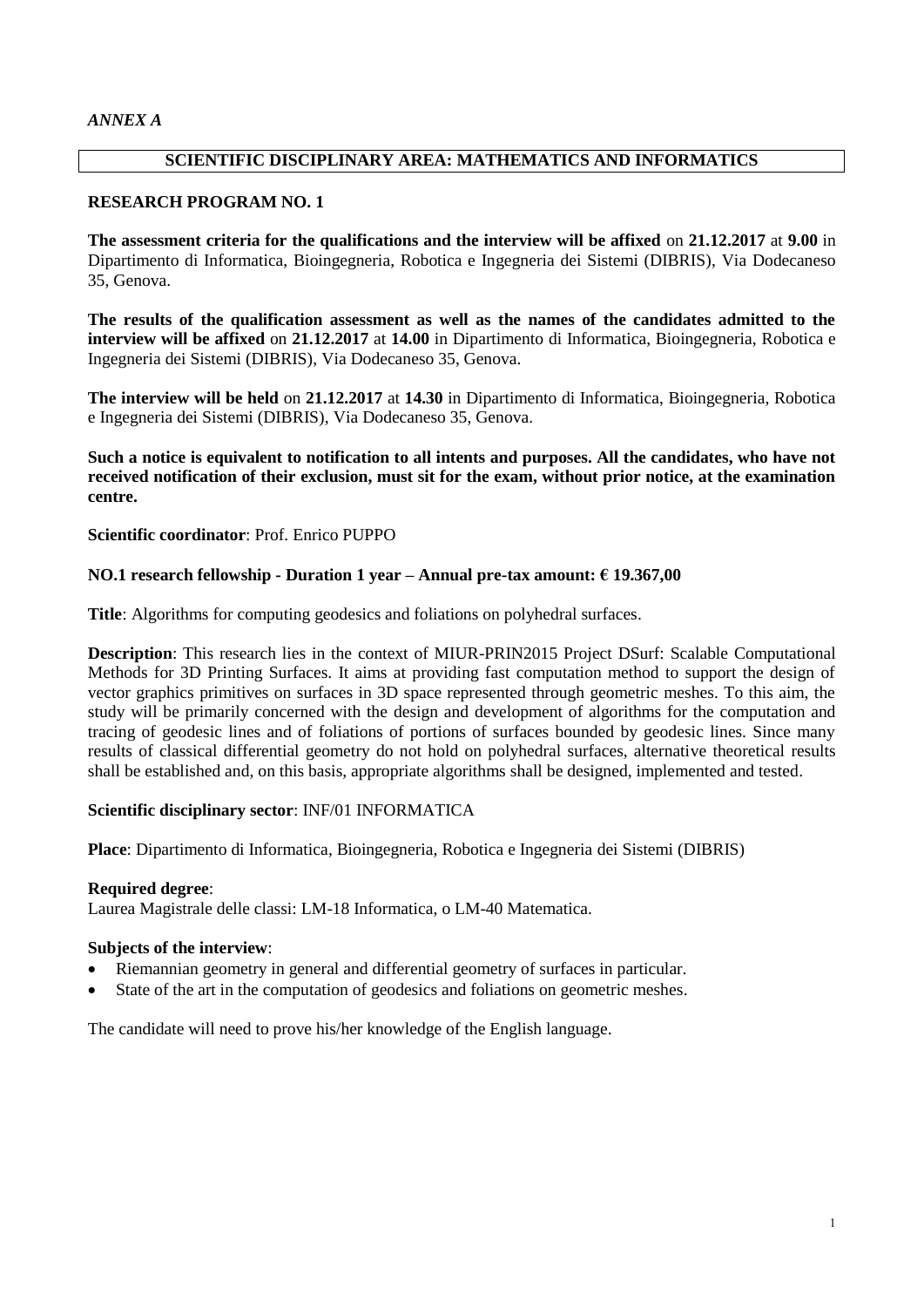# **SCIENTIFIC DISCIPLINARY AREA: PHYSICS**

# **RESEARCH PROGRAM NO. 2**

**The assessment criteria for the qualifications and the interview will be affixed** on **22.12.2017** at **12.00** in Dipartimento di Fisica (DIFI), Via Dodecaneso 33, Genova.

**The results of the qualification assessment as well as the names of the candidates admitted to the interview will be affixed** on **22.12.2017** at **18.00** in Dipartimento di Fisica (DIFI), Via Dodecaneso 33, Genova.

**The interview will be held** on **8.1.2018** at **10.00** in Dipartimento di Fisica (DIFI), Via Dodecaneso 33, Genova.

**Such a notice is equivalent to notification to all intents and purposes. All the candidates, who have not received notification of their exclusion, must sit for the exam, without prior notice, at the examination centre.**

*As regards candidates, who are not resident or domiciled in Italy, and those, who are resident or habitually domiciled at a distance of more than 300 Km from the selection centre, the interview, if requested, can also be held by electronic means (SKYPE video conference call), promptly contacting Prof. Marco Pallavicini on the phone number +39 3371197510 or via the email address: marco.pallavicini@unige.it.* 

**Scientific coordinator**: Prof. Marco PALLAVICINI

#### **NO. 2 research fellowships - Duration 2 years – Annual pre-tax amount: € 23.250,00**

**Title**: Studies of neutrino oscillations with artificial neutrino sources and accelerators.

**Description**: The project is devoted to neutrino physics and in particular to the study of neutrino oscillations in underground laboratories, by means of artificial neutrino sources and by means of long base line accelerator beams with liquid argon detectors. The candidates will be involved in the design and construction of detectors, on MonteCarlo simulations and on data analysis. The candidates will be required to have experience in underground physics and have knowledge in neutrino physics, nuclear physics and low radioactivity measurements. The candidates will be involved in activities at Gran Sasso and Fermilab near Chicago.

# **Scientific disciplinary sector**: FIS/01 FISICA SPERIMENTALE

**Place**: Dipartimento di Fisica (DIFI)

**Required degree**: Dottorato di ricerca in Fisica.

# **Subjects of the interview**:

- Underground physics.
- Neutrino physics.
- Nuclear physics.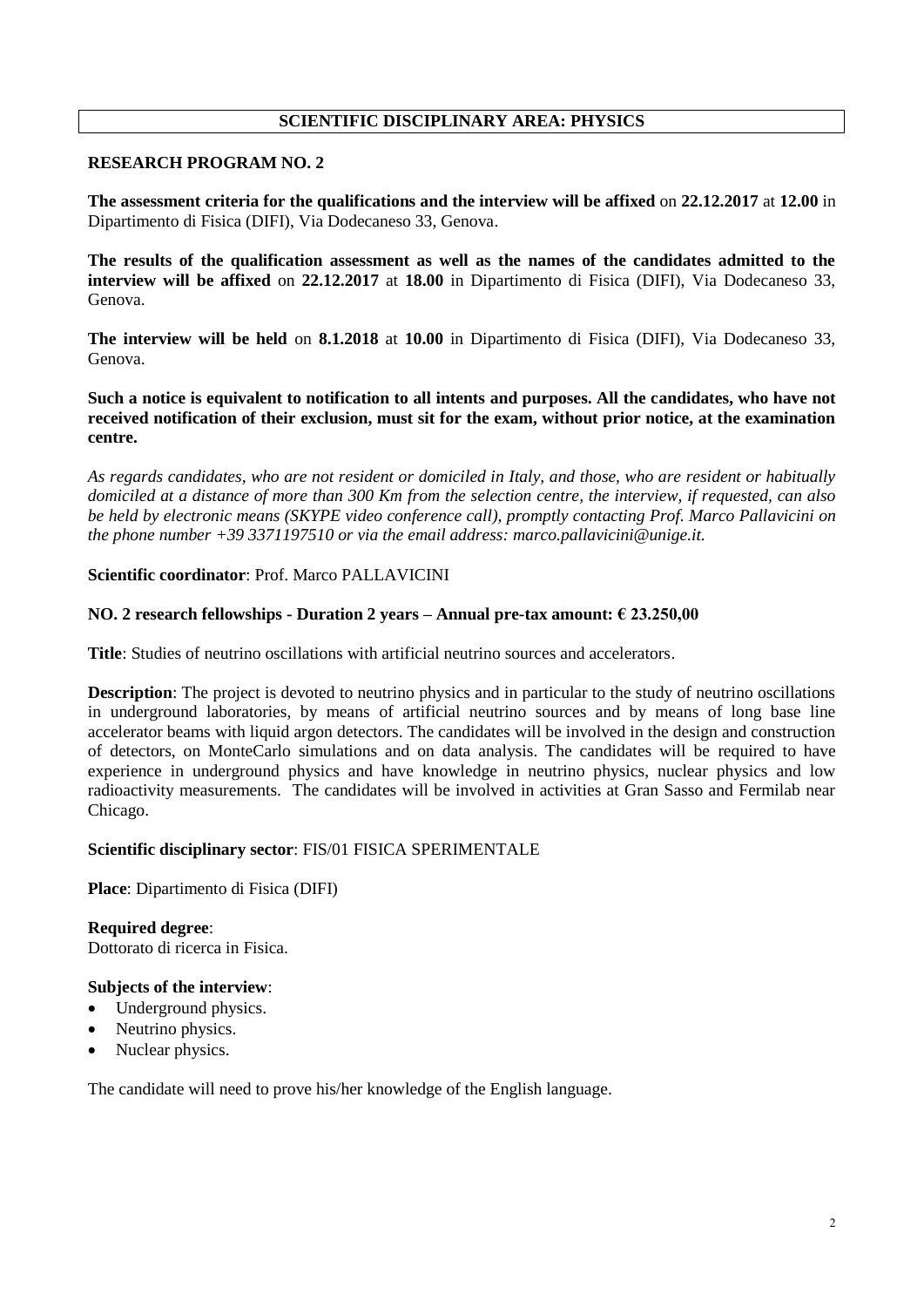**The assessment criteria for the qualifications and the interview will be affixed** on **21.12.2017** at **16.00** in Dipartimento di Fisica (DIFI), Via Dodecaneso 33, Genova.

**The results of the qualification assessment as well as the names of the candidates admitted to the interview will be affixed** on **21.12.2017** at **19.00** in Dipartimento di Fisica (DIFI), Via Dodecaneso 33, Genova.

**The interview will be held** on **22.12.2017** at **8.30** in Dipartimento di Fisica (DIFI), Via Dodecaneso 33, Genova.

**Such a notice is equivalent to notification to all intents and purposes. All the candidates, who have not received notification of their exclusion, must sit for the exam, without prior notice, at the examination centre.**

*As regards candidates, who are not resident or domiciled in Italy, and those, who are resident or habitually domiciled at a distance of more than 300 Km from the selection centre, the interview, if requested, can also be held by electronic means (SKYPE video conference call), promptly contacting Prof. Francesco Buatier de Mongeot on the phone number +39 0103536324 or via the email address: buatier@fisica.unige.it.*

# **Scientific coordinator**: Prof. Francesco BUATIER DE MONGEOT

# **NO. 1 research fellowship - Duration 1 year – Annual pre-tax amount: € 19.367,00**

**Title**: Self-organised nanopatterning of two dimensional semiconductor films.

**Description**: The project will develop self-organised techniques for nanopatterning dielectric substrates which are subsequently used for the growth of low-dimensional semiconductor films based on MoS2. Low cost and wide area nanofabrication processes (cm  $\wedge$  2 scale) employing defocused ion beam sputtering will be developed.. The modification of the 2-d semiconductor optoelectronic properties induced by nanostructuring and by doping with metallic nanostructures with plasmonic functionality will be studied.

# **Scientific disciplinary sector**: FIS/03 FISICA DELLA MATERIA

**Place**: Dipartimento di Fisica (DIFI)

# **Required degree**:

Laurea Specialistica della classe 20/S Fisica. Laurea Magistrale della classe LM-17 Fisica.

# **Subjects of the interview**:

- Physical Principles of ion beam surface nanopatterning.
- Optical and Raman properties of 2-d semiconductors.
- Optical characterization of metallic nanostructures with plasmonic functionality: experimental aspects and physical foundations.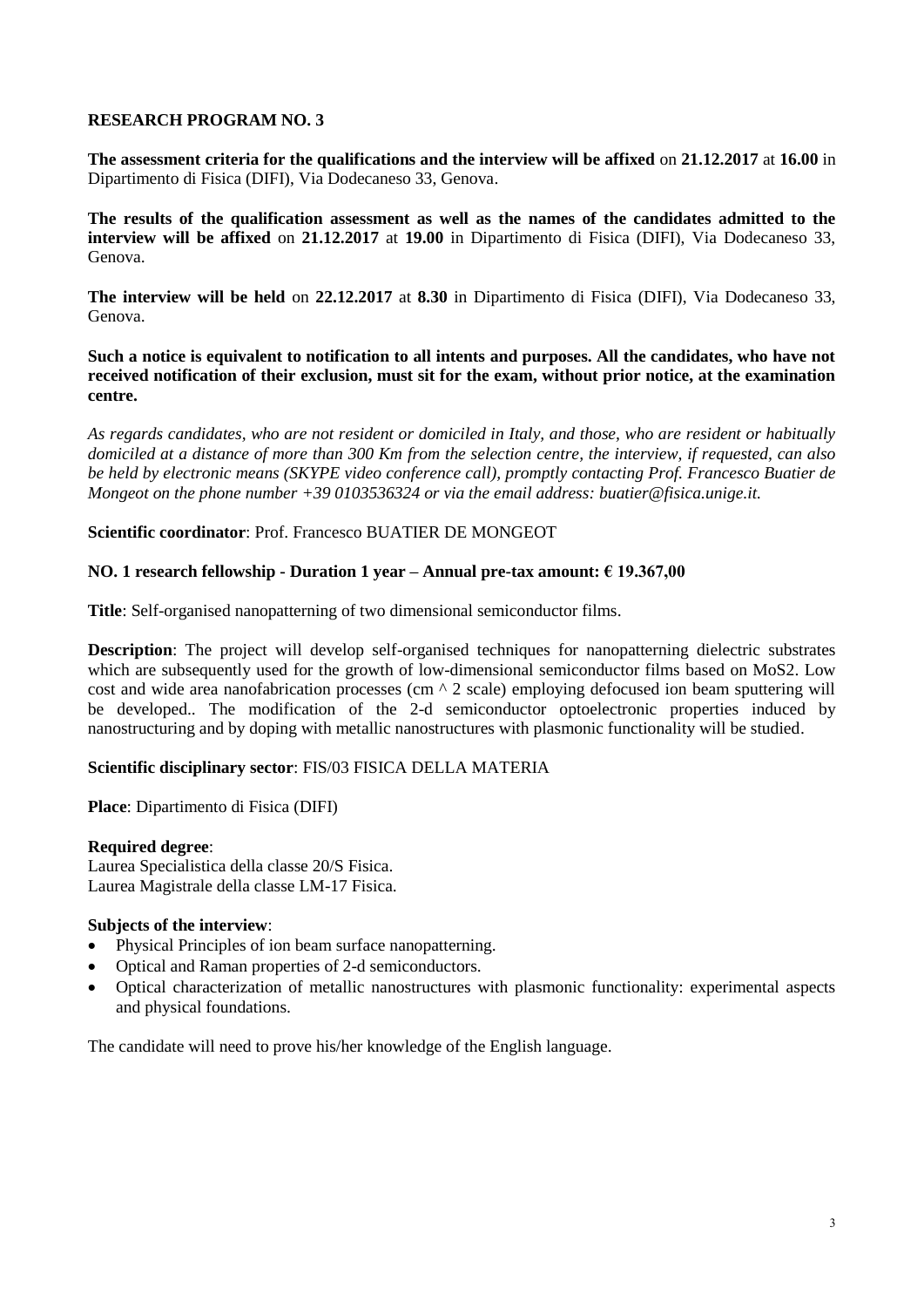**The assessment criteria for the qualifications and the interview will be affixed** on **22.12.2017** at **11.00** in Dipartimento di Fisica (DIFI), Via Dodecaneso 33, Genova.

**The results of the qualification assessment as well as the names of the candidates admitted to the interview will be affixed** on **22.12.2017** at **14.00** in Dipartimento di Fisica (DIFI), Via Dodecaneso 33, Genova.

**The interview will be held** on **22.12.2017** at **17.30** in Dipartimento di Fisica (DIFI), Via Dodecaneso 33, Genova.

**Such a notice is equivalent to notification to all intents and purposes. All the candidates, who have not received notification of their exclusion, must sit for the exam, without prior notice, at the examination centre.**

**Scientific coordinator**: Prof. Francesco BUATIER DE MONGEOT

# **NO.1 research fellowship - Duration 1 year – Annual pre-tax amount: € 19.367,00**

**Title**: Study of Thermal Barrier Coatings with controlled oxygen permeability.

**Description**: The wear of gas turbine blades is reduced using protective films, the so-called Thermal Bond Coats TBC. To counteract the TBC degradation mechanism, it is proposed to use a thin aluminum interlayer placed at the interface between the TBC and the blade so reducing oxygen permeability. The aim of the project is to identify the optimal deposition conditions of the metal interlayer employing Ion Assisted Deposition in order to reduce oxygen permeability. Accelerated oxidation and aging experiments will then be performed at Ansaldo Energia in order to determine the lifetime of TBC against delamination by using Digital Image Correlation (DIC) techniques.

# **Scientific disciplinary sector**: FIS/03 FISICA DELLA MATERIA

**Place**: Dipartimento di Fisica (DIFI)

# **Required degree**:

Dottorato di ricerca in Scienza e Tecnologia dei Materiali.

# **Subjects of the interview**:

- Thin film deposition techniques.
- Surface nanostructuring by ion beam sputtering.
- Morphological characterization of surfaces by electron microscopy and scanning probe microscopy.
- Optical characterization of surfaces.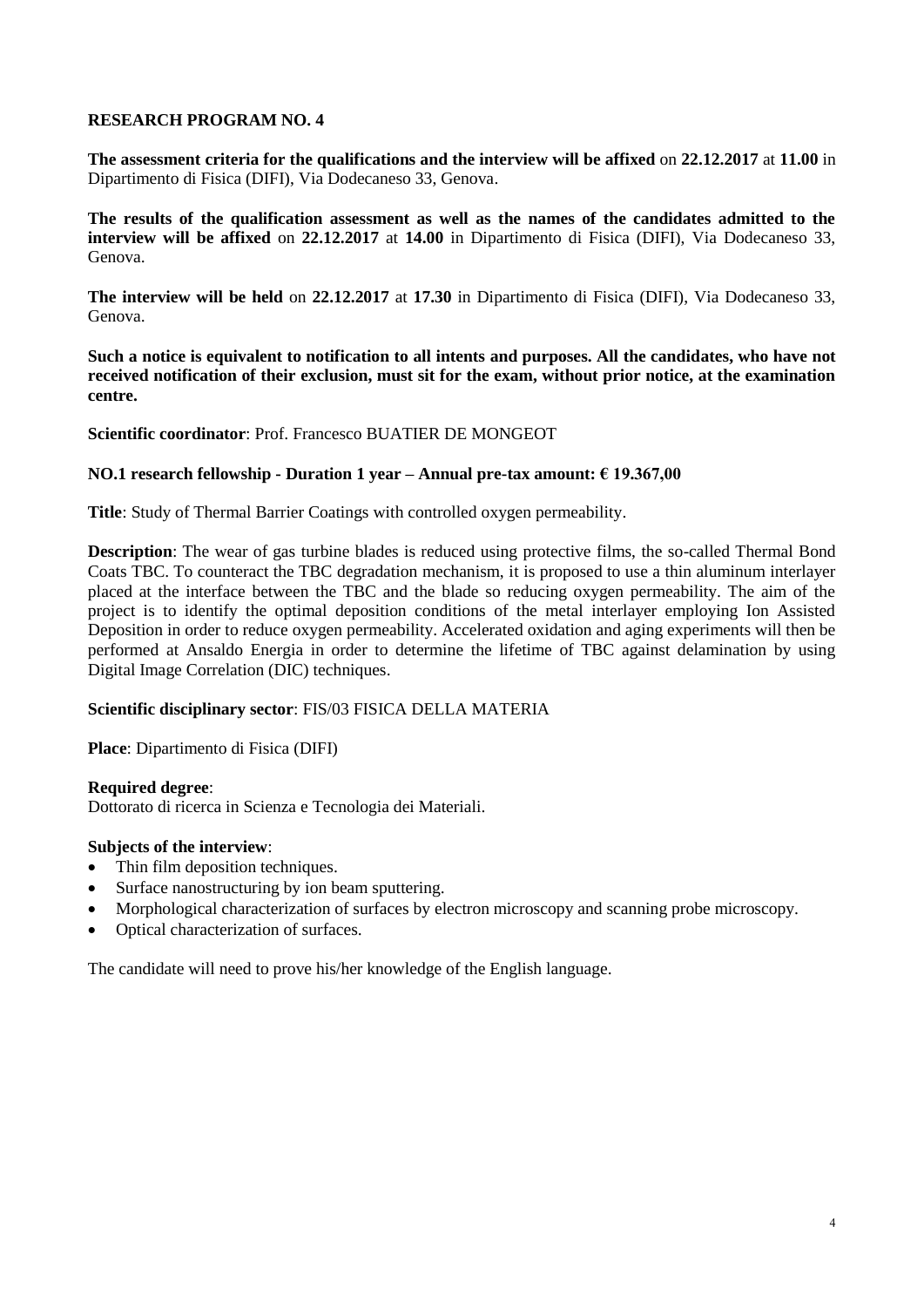# **SCIENTIFIC DISCIPLINARY AREA: CHEMISTRY**

# **RESEARCH PROGRAM NO. 5**

**The assessment criteria for the qualifications and the interview will be affixed** on **15.1.2018** at **18.00** in Dipartimento di Chimica e Chimica Industriale (DCCI), Via Dodecaneso 31, Genova.

**The results of the qualification assessment as well as the names of the candidates admitted to the interview will be affixed** on **17.1.2018** at **18.00** in Dipartimento di Chimica e Chimica Industriale (DCCI), Via Dodecaneso 31, Genova.

**The interview will be held** on **24.1.2018** at **10.00** in Dipartimento di Chimica e Chimica Industriale (DCCI), Via Dodecaneso 31, Genova.

**Such a notice is equivalent to notification to all intents and purposes. All the candidates, who have not received notification of their exclusion, must sit for the exam, without prior notice, at the examination centre.**

*As regards candidates, who are not resident or domiciled in Italy, and those, who are resident or habitually domiciled at a distance of more than 300 Km from the selection centre, the interview, if requested, can also be held by electronic means (SKYPE video conference call), promptly contacting Prof. Luca Banfi via the email address: banfi@chimica.unige.it.*

# **Scientific coordinator**: Prof. Luca BANFI

# **NO.1 research fellowship - Duration 1 year – Annual pre-tax amount: € 19.367,00**

**Title**: Studies on stereoselective multicomponent reactions using renewable starting materials.

**Description**: Inside the "Green Chemistry" realm, it is of great importance to develop a new fine chemistry that employs, as starting materials; renewable substances (instead of mineral oil). However, the conversion of such materials into "drug-like" enantiopure heterocycles has been only seldom explored so far. Towards this goal we will take advantage in particular of multicomponent reactions, which are intrinsically endowed of high step- and atom-economy, coupling them with post-MCR cyclization processes, stressing the adherence to green chemistry requisites, such as operational simplicity, limited energy consumption, use of less toxic reagents/catalysts). In order to control enantioselectivity, we will make use of biocatalysis.

#### **Scientific disciplinary sector**: CHIM/06 CHIMICA ORGANICA

**Place**: Dipartimento di Chimica e Chimica Industriale (DCCI)

#### **Required degree**:

Laurea V.O. in: Chimica, o Chimica e Tecnologie Farmaceutiche o Chimica e tecnologia farmaceutiche, o Chimica Industriale, o Farmacia.

Laurea Specialistica delle classi: 14/S Farmacia e farmacia industriale, o 62/S Scienze chimiche, o 81/S Scienze e tecnologie della chimica industriale.

Laurea Magistrale delle classi: LM-13 Farmacia e farmacia industriale, o LM-54 Scienze chimiche, LM-71 Scienze e tecnologie della chimica industriale.

#### **Subjects of the interview**:

- Diversity-oriented synthesis.
- Synthesis of heterocycles.
- Asymmetric syntheis.
- Multicomponent reactions.
- Biocatalysis.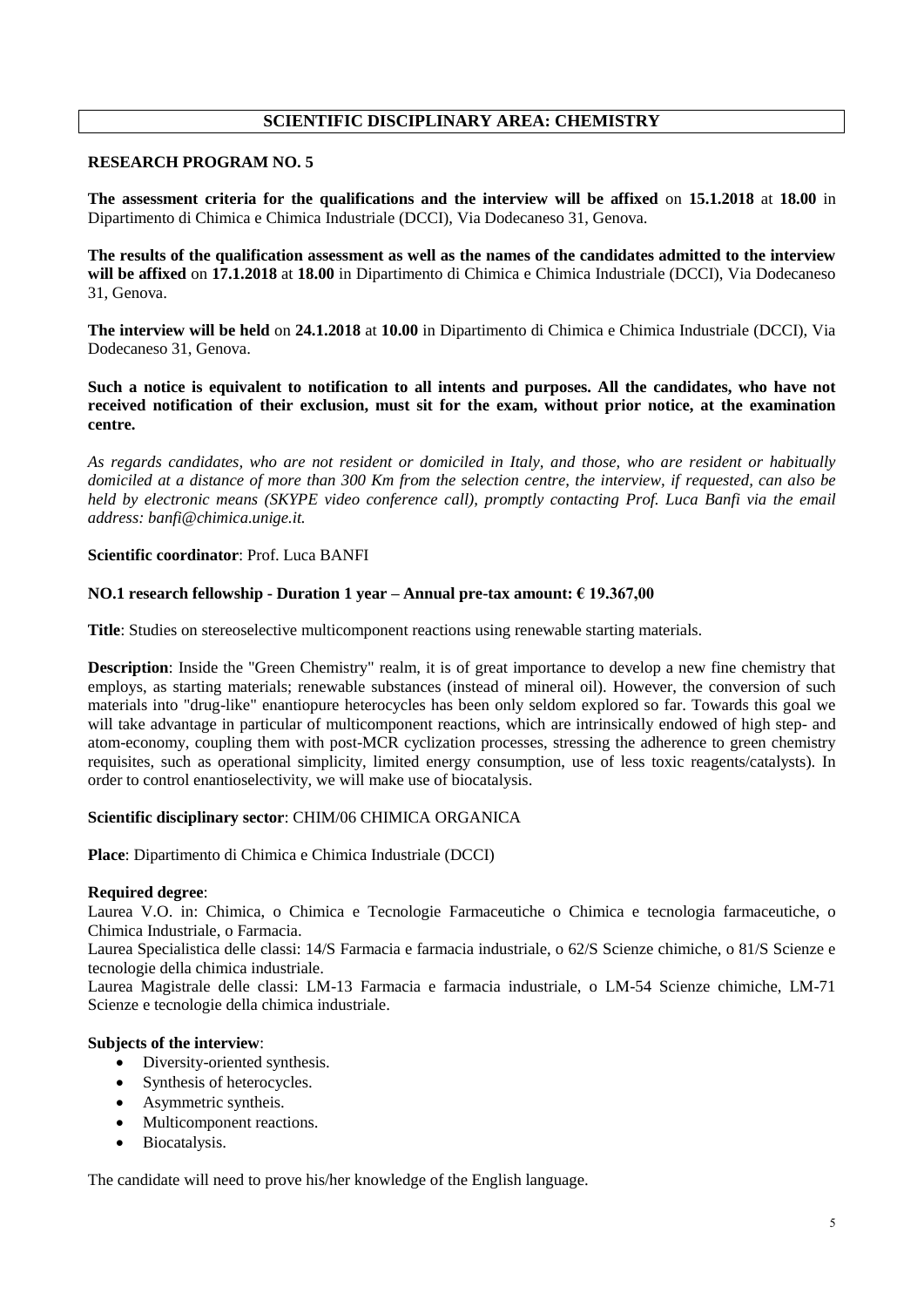# **SCIENTIFIC DISCIPLINARY AREA: EARTH SCIENCES**

# **RESEARCH PROGRAM NO. 6**

**The assessment criteria for the qualifications and the interview will be affixed** on **8.1.2018** at **10.00** in Dipartimento di Scienze della Terra, dell'Ambiente e della Vita (DISTAV), Corso Europa 26, Genova.

**The results of the qualification assessment as well as the names of the candidates admitted to the interview will be affixed** on **8.1.2018** at **13.00** in Dipartimento di Scienze della Terra, dell'Ambiente e della Vita (DISTAV), Corso Europa 26, Genova.

**The interview will be held** on **8.1.2018** at **16.00** in Dipartimento di Scienze della Terra, dell'Ambiente e della Vita (DISTAV), Corso Europa 26, Genova.

# **Such a notice is equivalent to notification to all intents and purposes. All the candidates, who have not received notification of their exclusion, must sit for the exam, without prior notice, at the examination centre.**

*As regards candidates, who are not resident or domiciled in Italy, and those, who are resident or habitually domiciled at a distance of more than 300 Km from the selection centre, the interview, if requested, can also be held by electronic means (SKYPE video conference call), promptly contacting Prof.ssa Elisabetta Rampone on the phone number +39 335224890 or via the email address: betta@dipteris.unige.it.*

# **Scientific coordinator**: Prof.ssa Elisabetta RAMPONE

# **NO.1 research fellowship - Duration 1 year – Annual pre-tax amount: € 19.367,00**

**Title:** Melt intrusion and melt-rock reaction in the extending lithospheric mantle.

**Description:** The research project concerns microstructural and geochemical investigations on pyroxenite layers in the Mt. Maggiore (Alpine Corsica) and Erro-Tobbio, (Ligurian Alps, Italy) peridotitic bodies. These studies aim to define: i) the composition and magmatic affinity of parental melts, ii) the thermal conditions of melt intrusion, iii) the structural and temporal relations with the reactive percolation stages documented in the host peridotites. The research program is developed in the context of a funded project PRIN-MIUR 2015 (Principal Investigator: Elisabetta Rampone) titled: "Melt-rock reaction and melt migration in the MORB mantle through combined natural and experimental studies" (project n. 2015C5LN35).

# **Scientific disciplinary sector**: GEO/07 PETROLOGIA E PETROGRAFIA

**Place**: Dipartimento di Scienze della Terra, dell'Ambiente e della Vita (DISTAV)

# **Required degree**:

Laurea Specialistica della classe 86/S Scienze geologiche. Laurea Magistrale della classe LM-74 Scienze e tecnologie geologiche.

# **Subjects of the interview**:

- Mantle petrology.
- Magmatic processes originating the oceanic lithosphere.
- Analytical methods for "in-situ" mineral geochemistry (SIMS, LA-ICP-MS) and microstructural analysis (EBSD): principles and applications.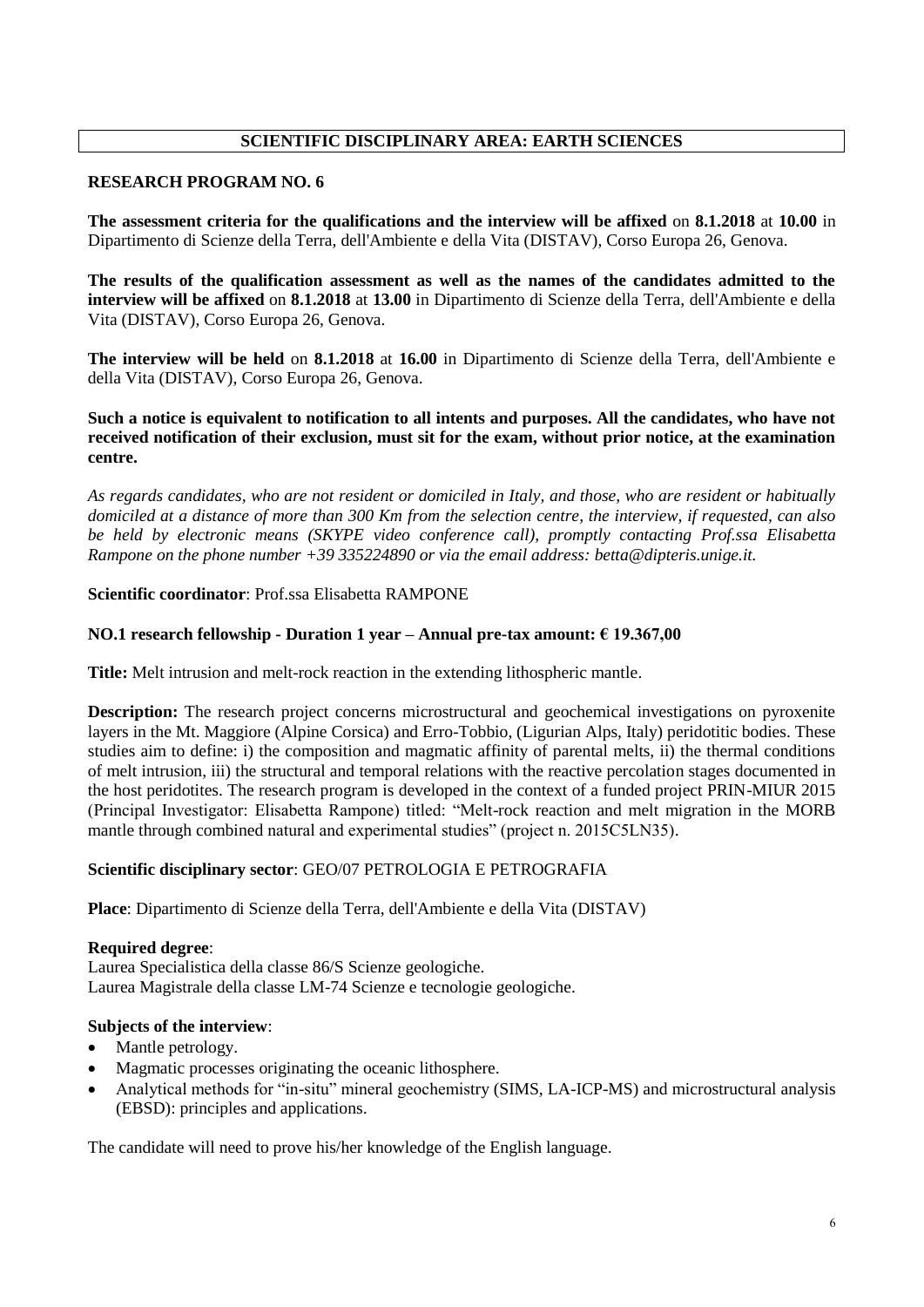**The assessment criteria for the qualifications and the interview will be affixed** on **21.12.2017** at **8.30** in Dipartimento di Scienze della Terra, dell'Ambiente e della Vita (DISTAV), Viale Benedetto XV/5, Genova.

**The results of the qualification assessment as well as the names of the candidates admitted to the interview will be affixed** on **21.12.2017** at **13.30** in Dipartimento di Scienze della Terra, dell'Ambiente e della Vita (DISTAV), Viale Benedetto XV/5, Genova.

**The interview will be held** on **21.12.2017** at **16.30** in Dipartimento di Scienze della Terra, dell'Ambiente e della Vita (DISTAV), Viale Benedetto XV/5, Genova.

**Such a notice is equivalent to notification to all intents and purposes. All the candidates, who have not received notification of their exclusion, must sit for the exam, without prior notice, at the examination centre.**

**Scientific coordinator**: Prof. Massimo VERDOYA

# **NO.1 research fellowship - Duration 1 year – Annual pre-tax amount: € 19.367,00**

**Title:** Geothermal flow, log term rheology and seismicity of central-northern Italy.

**Description:** The project is aimed at the revision of the thermo-rheological models and their extension to the whole sector of central-northern Italy, by using heat flow data recently collected, further thermal information that can be extracted from boreholes located in the Po basin and in the Alpine sector and a new structural model of the lithosphere, derived from new seismic tomography analyses. Moreover, the rheological and thermal structure will be analyzed in relation n to the seismic activity as deduced from the most recent databases.

# **Scientific disciplinary sector**: GEO/10 GEOFISICA DELLA TERRA SOLIDA

**Place**: Dipartimento di Scienze della Terra, dell'Ambiente e della Vita (DISTAV)

#### **Required degree**:

Dottorato di ricerca in Geofisica.

# **Subjects of the interview**:

- Processing of borehole thermal data.
- Methods for measuring the rock thermal conductivity.
- Thermal modelling of the lithosphere by means of analytical and numerical techniques.
- Measurements of terrestrial heat flow.
- Relation between seismicity and rheological stratification (long-term rheology).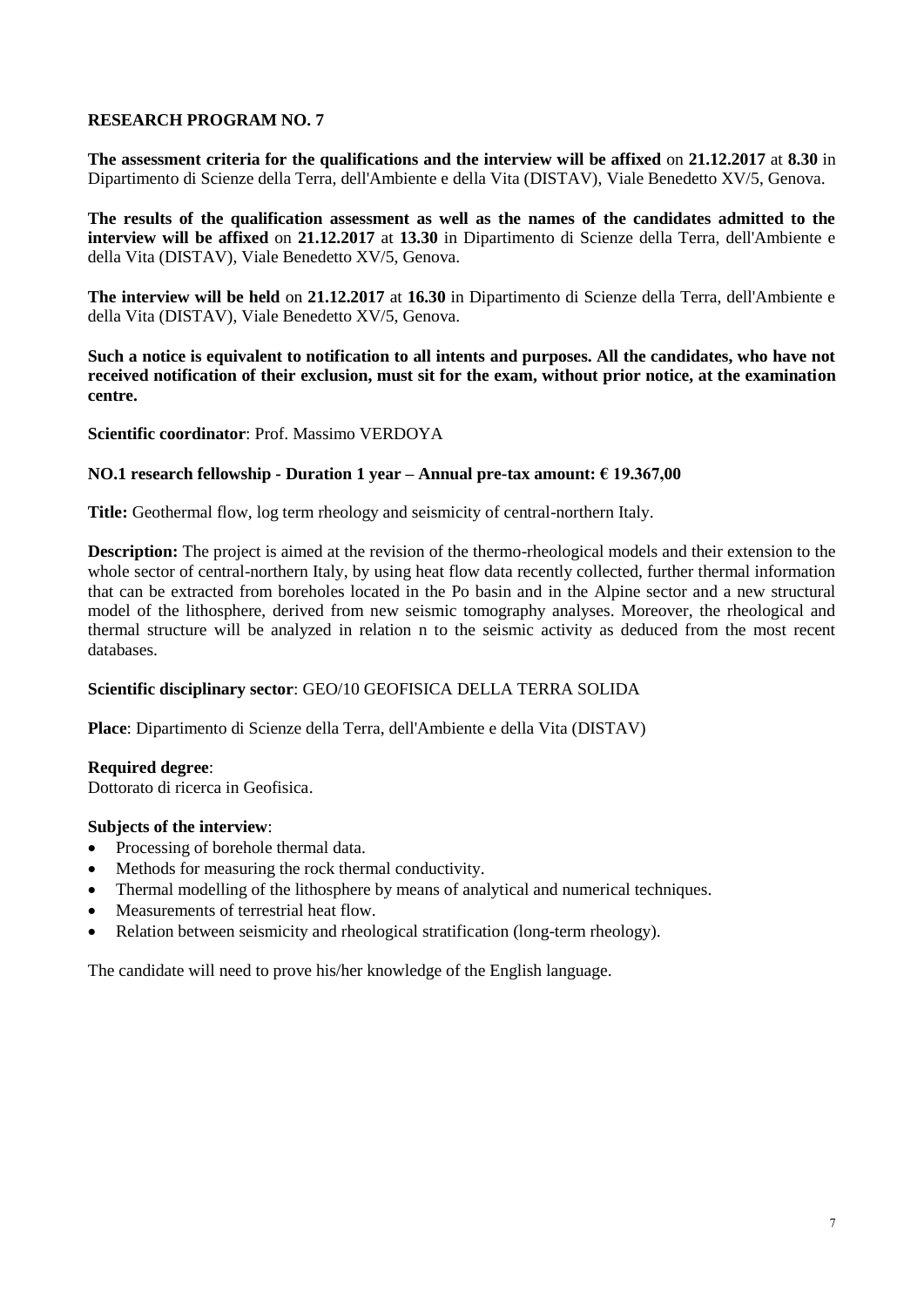**The assessment criteria for the qualifications and the interview will be affixed** on **21.12.2017** at **12.00** in Dipartimento di Ingegneria Civile, Chimica e Ambientale (DICCA), Via Montallegro 1, Genova.

**The results of the qualification assessment as well as the names of the candidates admitted to the interview will be affixed** on **21.12.2017** at **18.00** in Dipartimento di Ingegneria Civile, Chimica e Ambientale (DICCA), Via Montallegro 1, Genova.

**The interview will be held** on **22.12.2017** at **9.00** in Dipartimento di Ingegneria Civile, Chimica e Ambientale (DICCA), Via Montallegro 1, Genova.

**Such a notice is equivalent to notification to all intents and purposes. All the candidates, who have not received notification of their exclusion, must sit for the exam, without prior notice, at the examination centre.**

*As regards candidates, who are not resident or domiciled in Italy, and those, who are resident or habitually domiciled at a distance of more than 300 Km from the selection centre, the interview, if requested, can also be held by electronic means (SKYPE video conference call), promptly contacting Prof. Massimiliano Burlando on the phone number +39 0103532509 or via the email address: massimiliano.burlando@unige.it.*

# **Scientific coordinator**: Prof. Massimiliano BURLANDO

# **NO.1 research fellowship - Duration 1 year – Annual pre-tax amount: € 19.367,00**

**Title:** Analysis of turbulence measurements within the urban canopy layer of Livorno City.

**Description:** In the context of project "Wind monitoring, simulation and forecasting for the smart management and safety of port, urban and territorial systems", funded by the Compagnia di San Paolo, an experimental anemometric campaign will be held from November 2017 for about 6 months to measure the wind field within the urban fabric of the City of Livorno. In this framework, a study is required for the analysis of mean wind speed and turbulence recorded by triaxial ultrasonic anemometers within the urban canopy layer and their correlation with measurements of vertical wind profiles acquired in the neighboring port area, in an extra-urban context, using a LiDAR wind profiler.

# **Scientific disciplinary sector**: GEO/12 OCEANOGRAFIA E FISICA DELL'ATMOSFERA

**Place**: Dipartimento di Ingegneria Civile, Chimica e Ambientale (DICCA)

# **Required degree**:

Laurea V.O. in: Fisica, o Ingegneria Civile, o Ingegneria per l'ambiente e il territorio, o Scienze Ambientali, o Scienze Geologiche.

Laurea Specialistica delle classi: 20/S Fisica, o 28/S Ingegneria civile, o 38/S Ingegneria per l'ambiente e il territorio, o 50/S Modellistica matematico-fisica per l'ingegneria, o 66/S Scienze dell'universo, o 82/S Scienze e tecnologie per l'ambiente e il territorio, o 85/S Scienze geofisiche, o 86/S Scienze geologiche.

Laurea Magistrale delle classi: LM-17 Fisica, o LM-23 Ingegneria civile, o LM-24 Ingegneria dei sistemi edilizi, o LM-26 Ingegneria della sicurezza, o LM-35 Ingegneria per l'ambiente e il territorio, o LM-44 Modellistica matematico-fisica per l'ingegneria, o LM-58 Scienze dell'universo, o LM-74 Scienze e tecnologie geologiche, o LM-75 Scienze e tecnologie per l'ambiente e il territorio, o LM-79 Scienze geofisiche.

# **Subjects of the interview**:

- Fundamentals of atmospheric physics and wind engineering.
- Basic knowledge of computer programming, the Linux operating system and Matlab programming language.
- Analysis and management of anemometric databases and post-processing of meteorological measurements.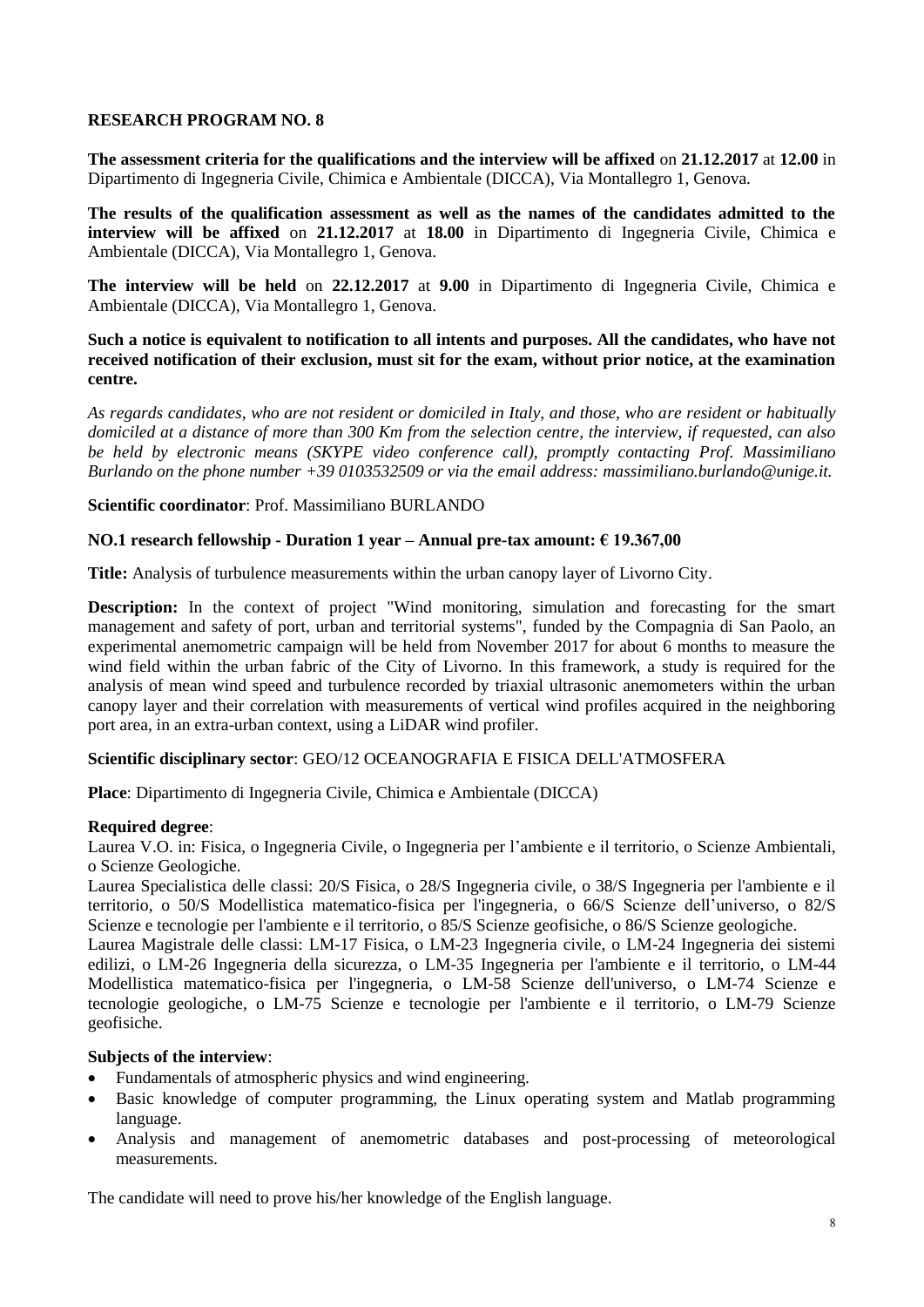# **SCIENTIFIC DISCIPLINARY AREA: BIOLOGY**

# **RESEARCH PROGRAM NO. 9**

**The assessment criteria for the qualifications and the interview will be affixed** on **21.12.2017** at **8.30** in Dipartimento di Scienze della Terra, dell'Ambiente e della Vita (DISTAV), primo piano, Viale Benedetto XV/5, Genova.

**The results of the qualification assessment as well as the names of the candidates admitted to the interview will be affixed** on **21.12.2017** at **11.30** in Dipartimento di Scienze della Terra, dell'Ambiente e della Vita (DISTAV), primo piano, Viale Benedetto XV/5, Genova.

**The interview will be held** on **21.12.2017** at **15.00** in Dipartimento di Scienze della Terra, dell'Ambiente e della Vita (DISTAV), primo piano, Viale Benedetto XV/5, Genova.

# **Such a notice is equivalent to notification to all intents and purposes. All the candidates, who have not received notification of their exclusion, must sit for the exam, without prior notice, at the examination centre.**

*As regards candidates, who are not resident or domiciled in Italy, and those, who are resident or habitually domiciled at a distance of more than 300 Km from the selection centre, the interview, if requested, can also be held by electronic means (SKYPE video conference call), promptly contacting Prof.ssa Simona Candiani on the phone number +39 0103538051 or via the email address: candiani@unige.it.*

# **Scientific coordinator**: Prof.ssa Simona CANDIANI

# **NO.1 research fellowship - Duration 1 year – Annual pre-tax amount: € 19.367,00**

**Title:** Zebrafish as a model to study Alexander disease.

**Description:** Alexander disease (AxD) is a rare disorder of the nervous system belonging to the leukodystrophies. This disorder is an inherited demyelinating disease that primarily inflicts upon the white matter of the central nervous system, and is caused by mutation in a gene encoding glial fibrillary acidic protein (GFAP). Mutations in this gene lead to the production of altered GFAP protein leading to impair the formation of normal intermediate filaments. As a result, the abnormal GFAP protein likely accumulates in astroglial cells, causing the formation of Rosenthal fibers, which impair cell function. In this project, we plan to develop a zebrafish model that will be useful for molecular diagnosis of AxD and then study the effects of particular pharmacological treatments for AxD.

# **Scientific disciplinary sector**: BIO/06 ANATOMIA COMPARATA E CITOLOGIA

**Place**: Dipartimento di Scienze della Terra, dell'Ambiente e della Vita (DISTAV)

# **Required degree**:

Laurea Magistrale della classe LM-6 Biologia.

# **Subjects of the interview**:

- Developmental biology of teleosts.
- Neurogenesis and nervous system development in vertebrates.
- Recombinant technologies for expression vectors.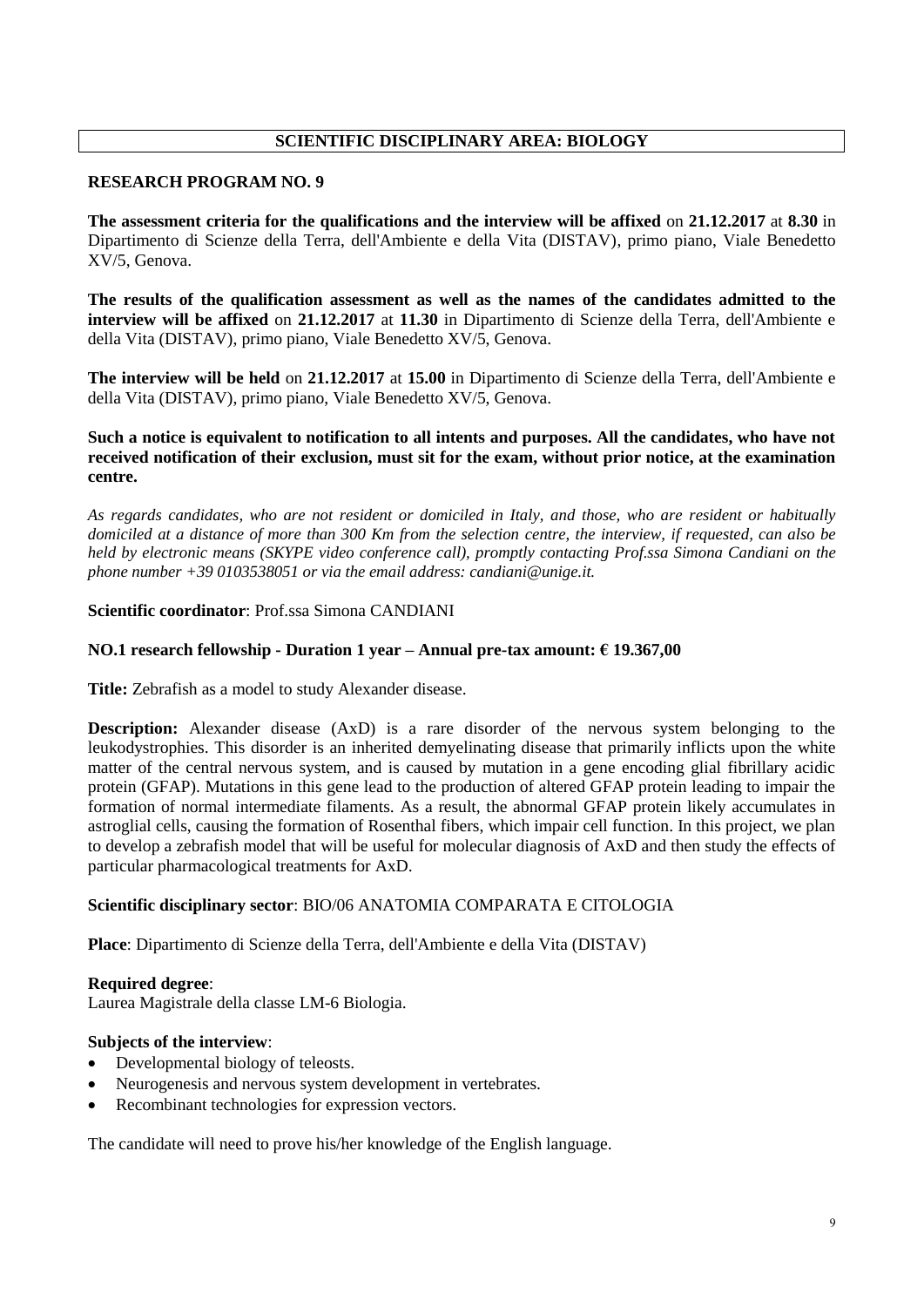**The assessment criteria for the qualifications and the interview will be affixed** on **22.12.2017** at **9.30** in Laboratorio di Ecologia del Benthos, Polo Didattico San Martino, primo piano, Viale Benedetto XV/5, Genova.

**The results of the qualification assessment as well as the names of the candidates admitted to the interview will be affixed** on **22.12.2017** at **12.30** in Laboratorio di Ecologia del Benthos, Polo Didattico San Martino, primo piano, Viale Benedetto XV/5, Genova.

**The interview will be held** on **22.12.2017** at **14.00** in Laboratorio di Ecologia del Benthos, Polo Didattico San Martino, primo piano, Viale Benedetto XV/5, Genova.

**Such a notice is equivalent to notification to all intents and purposes. All the candidates, who have not received notification of their exclusion, must sit for the exam, without prior notice, at the examination centre.**

**Scientific coordinator**: Prof.ssa Mariachiara CHIANTORE

# **NO.1 research fellowship - Duration 1 year – Annual pre-tax amount: € 27.133,00**

**Title:** Conservation and restoration of priority species endangered by anthropization within Natura 2000 sites and Marine Protected Areas: the gastropod mollusk *Patella ferruginea* and the canopy forming macroalgae of *Cystoseira genus*.

**Description:** The recuited researcher will take part to two LIFE projects: the RE-LIFE project, aimed at restoring the population of *P. ferruginea* within the Ligurian Marine Protected Areas through the transfer of adults from Tavolara MPA (Sardinia) and introduction of juveniles obtained by laboratory-controlled reproduction; the ROC-POP-LIFE project, aimed at reintroducing *Cystoseira* spp. in the Cinque Terre and Miramare MPAs from donor populations of Portofino MPA and Landscape Park Strunjan, Slovenia. The research fellow will assess the ecological compatibility of sites, will follow the various phases of restocking and assess their effectiveness, both in terms of number and health of reintroduced organisms and restoration of ecosystem services.

# **Scientific disciplinary sector**: BIO/07 ECOLOGIA

**Place**: Dipartimento di Scienze della Terra, dell'Ambiente e della Vita (DISTAV)

# **Required degree**:

Dottorato di ricerca in Scienze Ambientali (Scienza del Mare).

# **Subjects of the interview**:

- Fundamentals of marine ecology and benthic ecology.
- Sampling techniques.
- Reproduction techniques of marine invertebrates in a controlled environment.
- Cultivation techniques of micro and macroalgae.
- Analysis of ecological data.
- European Directives concerning protected species and Marine Strategy.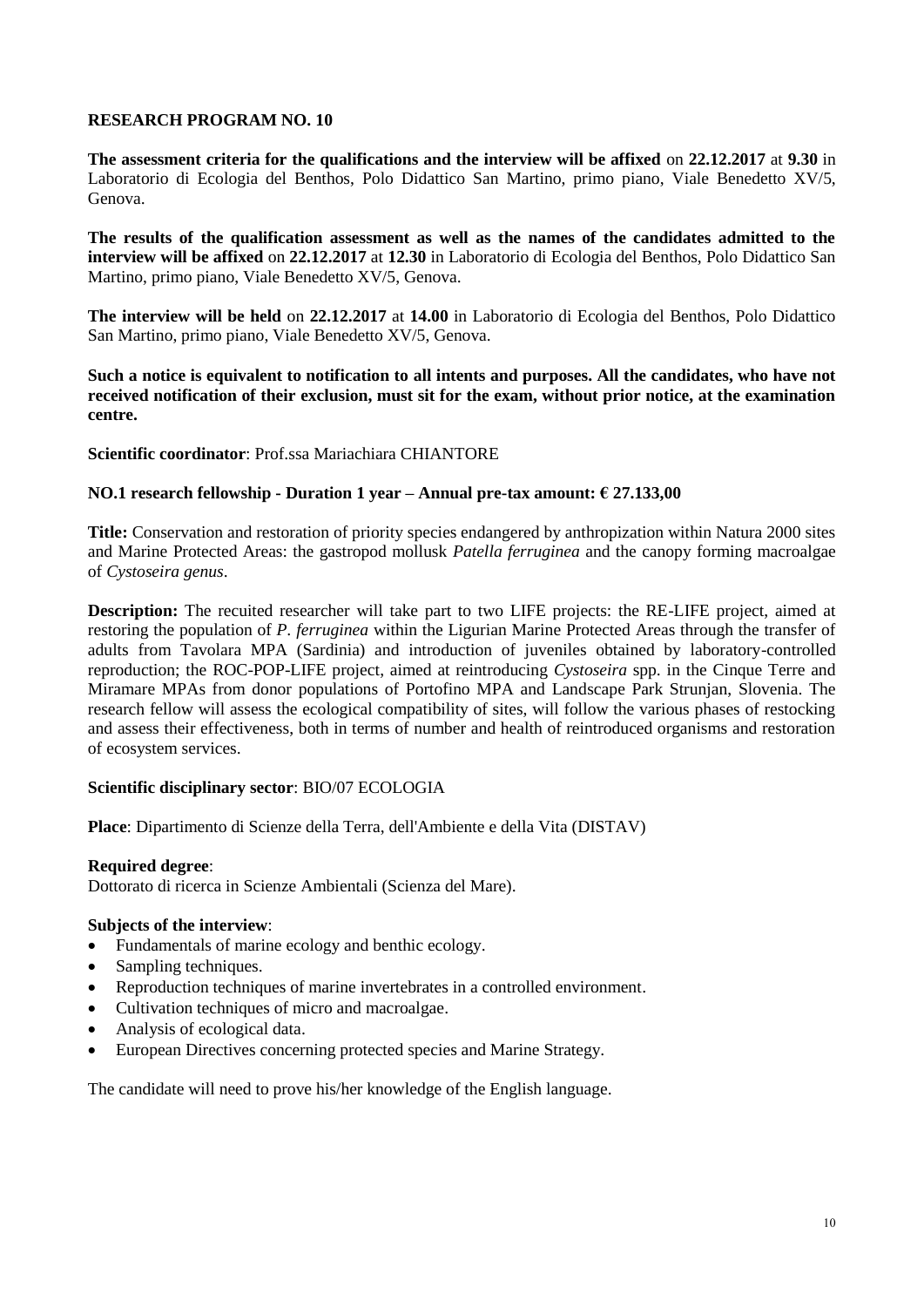**The assessment criteria for the qualifications and the interview will be affixed** on **21.12.2017** at **9.30** in Laboratorio di Ecologia del Benthos, Polo Didattico San Martino, primo piano, Viale Benedetto XV/5, Genova.

**The results of the qualification assessment as well as the names of the candidates admitted to the interview will be affixed** on **21.12.2017** at **12.30** in Laboratorio di Ecologia del Benthos, Polo Didattico San Martino, primo piano, Viale Benedetto XV/5, Genova.

**The interview will be held** on **21.12.2017** at **14.00** in Laboratorio di Ecologia del Benthos, Polo Didattico San Martino, primo piano, Viale Benedetto XV/5, Genova.

**Such a notice is equivalent to notification to all intents and purposes. All the candidates, who have not received notification of their exclusion, must sit for the exam, without prior notice, at the examination centre.**

**Scientific coordinator**: Prof.ssa Mariachiara CHIANTORE

# **NO.1 research fellowship - Duration 1 year – Annual pre-tax amount: € 19.367,00**

**Title:** Restoration of macroalgal priority species (i.e. *Cystoseira* spp.) within Natura 2000 sites and Marine Protected Areas through innovative cultivation and reforestation techniques.

**Description:** This research grant is part of the ROC-POP-LIFE project, which aims at the reintroduction of *Cystoseira* spp., species of great ecological interest, along the coasts where anthropogenic impact caused their regression, in order to promote biodiversity within Marine Protected Areas and Natura 2000 sites. In this context, the research fellow will develop non-destructive and eco-compatible protocols, which include the production of juveniles in the laboratory to be introduced in the areas to be restored (MPAs of Cinque Terre and Miramare), starting from small portions of macroalgae fertile apexes, thus causing no harm to donor populations (from MPAs of Portofino and Landscape Park Strunjan, Slovenia).

# **Scientific disciplinary sector**: BIO/07 ECOLOGIA

**Place**: Dipartimento di Scienze della Terra, dell'Ambiente e della Vita (DISTAV)

#### **Required degree**:

Laurea V.O. in Scienze Ambientali. Laurea Magistrale della classe LM-75 Scienze e tecnologie per l'ambiente e il territorio.

# **Subjects of the interview**:

- Fundamentals of marine ecology and benthic ecology.
- Sampling techniques.
- Cultivation techniques of micro and macroalgae.
- Analysis of ecological data.
- European Directives concerning protected species and Marine Strategy.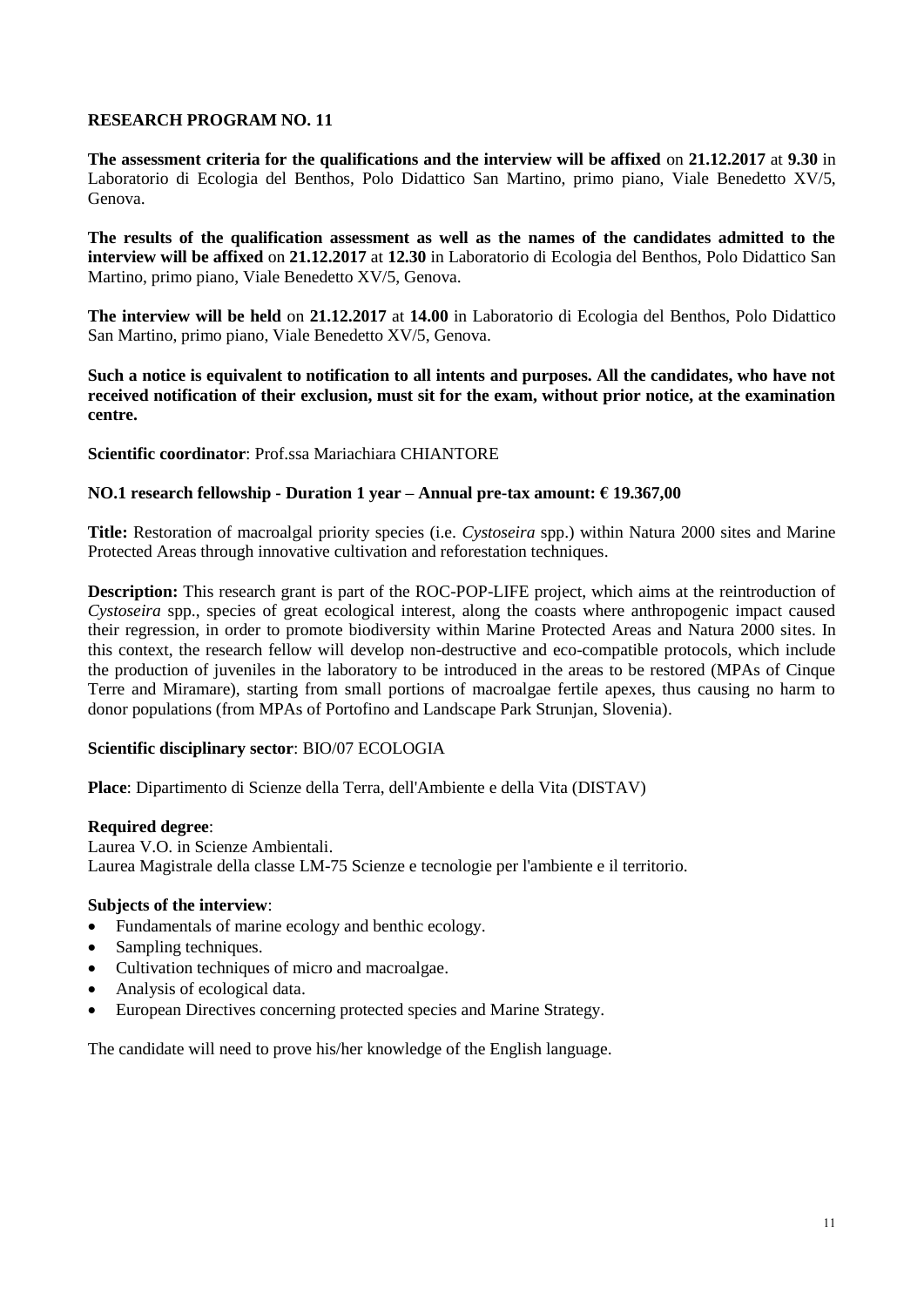**The assessment criteria for the qualifications and the interview will be affixed** on **21.12.2017** at **9.30** in Laboratorio di Medicina Rigenerativa – Centro di Biotecnologie Avanzate (CBA), Torre C, 3° piano, Largo Rosanna Benzi 10, Genova.

**The results of the qualification assessment as well as the names of the candidates admitted to the interview will be affixed** on **21.12.2017** at **12.30** in Laboratorio di Medicina Rigenerativa – Centro di Biotecnologie Avanzate (CBA), Torre C, 3° piano, Largo Rosanna Benzi 10, Genova.

**The interview will be held** on **21.12.2017** at **14.30** in Laboratorio di Medicina Rigenerativa – Centro di Biotecnologie Avanzate (CBA), Torre C, 3° piano, Largo Rosanna Benzi 10, Genova.

**Such a notice is equivalent to notification to all intents and purposes. All the candidates, who have not received notification of their exclusion, must sit for the exam, without prior notice, at the examination centre.**

#### **Scientific coordinator**: Prof.ssa Chiara GENTILI

#### **NO.1 research fellowship - Duration 1 year – Annual pre-tax amount: € 27.133,00**

**Title:** Biological validation of the stem cells product into bioreactor to use in clinical therapy.

**Description:** The mesenchymal stem cells (MSCs) are in advance clinical testing for a number of indications and are entering clinical use for the repair and regeneration of a range of damage tissue and organs. The expansion of MSC to clinical therapy need of a scalable, automated and fully closed process. The overall objective of our project is to develop and validate a closed, aseptic automated system for the manufacture of therapeutic stem cells.

In this project we will implement the:

- in vitro characterization of the cell product to determine identity, purity, potency;
- in vitro investigation of the cell secretome for verification of trophic therapeutic factors and their therapeutic potential;
- in vivo ectopic validation of cell product in a subcutaneous mouse model and diabetic mouse fracture repair mode, respectively.

#### **Scientific disciplinary sector**: BIO/13 BIOLOGIA APPLICATA

**Place**: Dipartimento di Medicina Sperimentale (DIMES)

**Required degree**:

Dottorato di ricerca in Biologia.

#### **Subjects of the interview**:

- Stem cell culture.
- Cell therapy and connective tissue engineering.
- Animal model: diabetic mice.
- Circadian cycle in stem cells.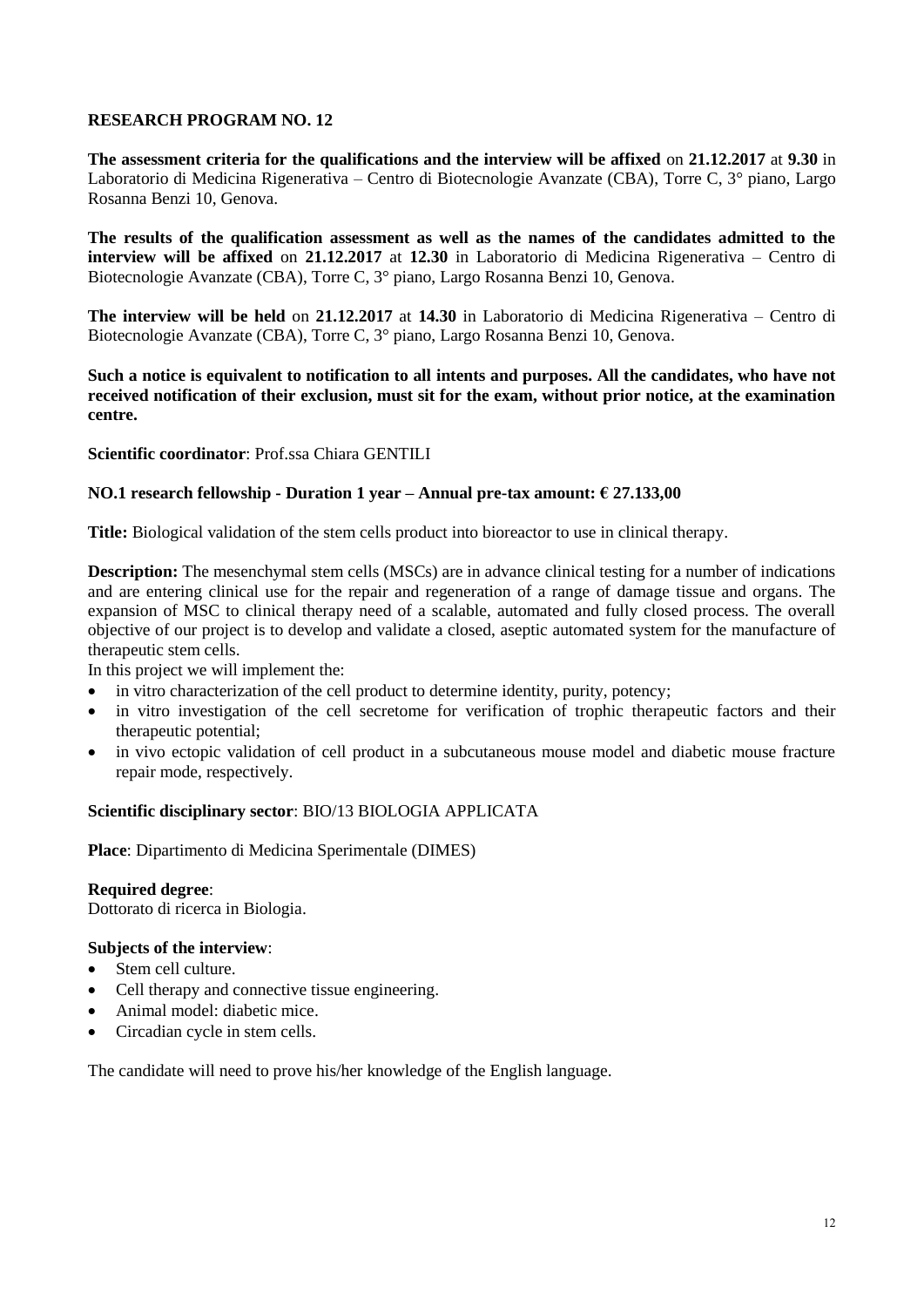# **SCIENTIFIC DISCIPLINARY AREA: MEDICINE**

#### **RESEARCH PROGRAM NO. 13**

**The assessment criteria for the qualifications and the interview will be affixed** on **2.3.2018** at **9.00** in Dipartimento di Medicina interna e Specialità mediche (DIMI), Amministrazione, Viale Benedetto XV/6, Genova.

**The results of the qualification assessment as well as the names of the candidates admitted to the interview will be affixed** on **2.3.2018** at **12.00** in Dipartimento di Medicina interna e Specialità mediche (DIMI), Amministrazione, Viale Benedetto XV/6, Genova.

**The interview will be held** on **2.3.2018** at **12.30** in Dipartimento di Medicina interna e Specialità mediche (DIMI), Amministrazione, Viale Benedetto XV/6, Genova.

**Such a notice is equivalent to notification to all intents and purposes. All the candidates, who have not received notification of their exclusion, must sit for the exam, without prior notice, at the examination centre.**

**Scientific coordinator**: Prof. Alessio NENCIONI

#### **NO.1 research fellowship - Duration 1 year – Annual pre-tax amount: € 19.367,00**

**Title:** Study of the role of NAMPT in mammary tumorigenesis.

**Description:** The candidate should apply to the study of the role of the enzyme nicotinamide phosphoribosyltransferase (NAMPT) in a murine breast cancer model (MMTV-PyMT), evaluating the effect of NAMPT's heterozygous deletion on latency of tumor development, tumor multiplicity, survival of the animals and on the metastatic process.

# **Scientific disciplinary sector**: MED/09 MEDICINA INTERNA

**Place**: Dipartimento di Medicina interna e Specialità mediche (DIMI)

#### **Required degree**:

Dottorato di ricerca in Oncologia ed Ematologia Clinica e Sperimentale.

- Role of NAMPT in breast cancer.
- Epithelial-to-mesenchymal transition mechanisms.
- Murine breast cancer models.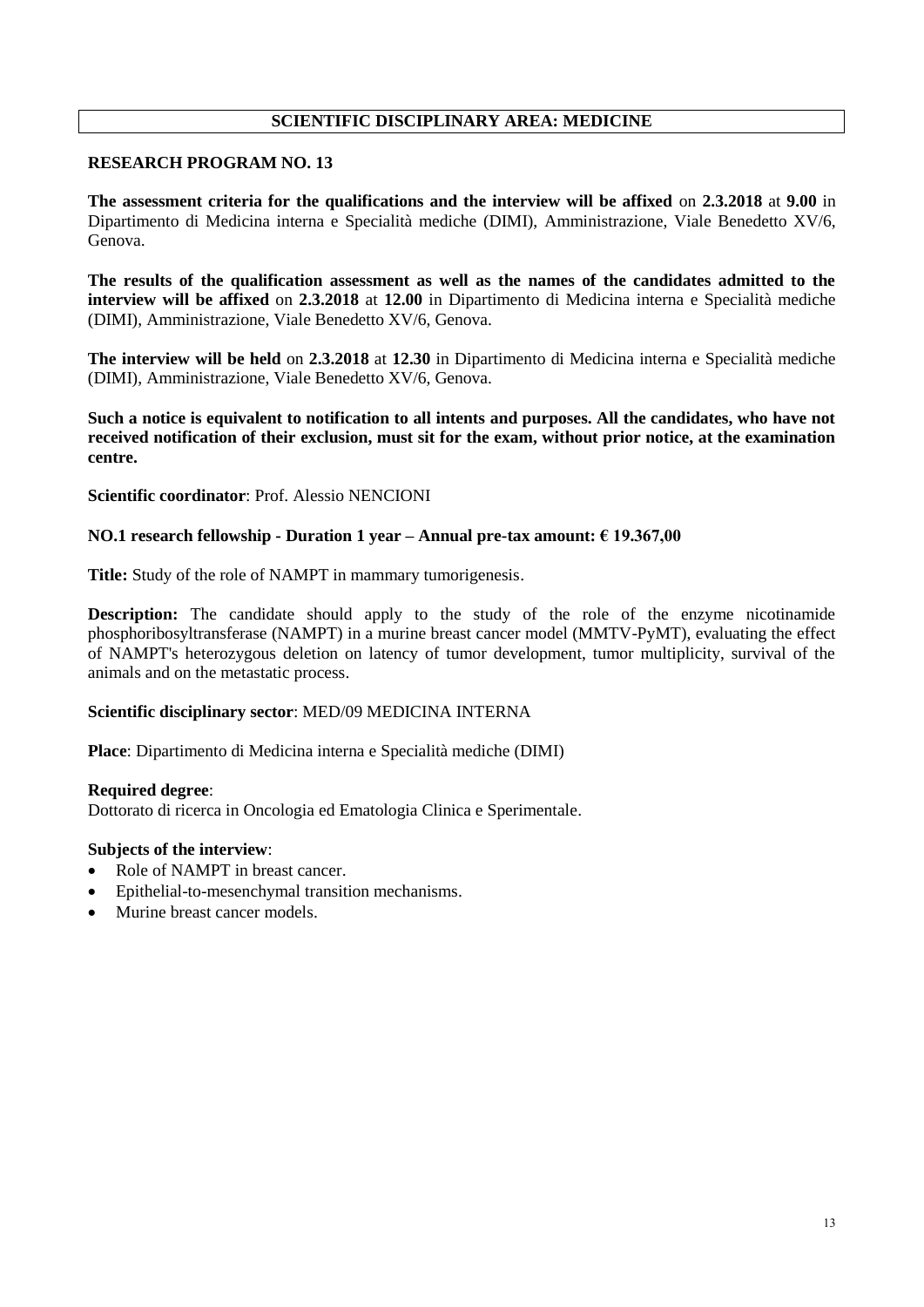**The assessment criteria for the qualifications and the interview will be affixed** on **21.12.2017** at **9.00** in Dipartimento di Medicina interna e Specialità mediche (DIMI), Viale Benedetto XV/10, Genova.

**The results of the qualification assessment as well as the names of the candidates admitted to the interview will be affixed** on **21.12.2017** at **12.00** in Dipartimento di Medicina interna e Specialità mediche (DIMI), Viale Benedetto XV/10, Genova.

**The interview will be held** on **21.12.2017** at **14.00** in Dipartimento di Medicina interna e Specialità mediche (DIMI), Viale Benedetto XV/10, Genova.

**Such a notice is equivalent to notification to all intents and purposes. All the candidates, who have not received notification of their exclusion, must sit for the exam, without prior notice, at the examination centre.**

**Scientific coordinator**: Prof. Maurizio CUTOLO

# **NO.1 research fellowship - Duration 1 year – Annual pre-tax amount: € 23.250,00**

**Title:** Systemic sclerosis: immune-vascular aspects and clinical correlations.

**Description:** Aim of the study will be to evaluate through an in vitro study, the influence of alteration of immune system cells (classically activated/alternatively activated macrophages: M1/M2 ratio) and vascular cells (endothelial circulating cells) on systemic sclerosis (SSc) pathogenesis and phenotypes. The cited parameters will therefore be correlated with clinical parameters and organ involvement, especially with microvascular damage analysed through nailfold videocapillaroscopy.

At least sixty patients affected by SSc according to EULAR/ACR criteria and 30 healthy volunteers (matched for age and sex) will be clinically and instrumentally evaluated.

# **Scientific disciplinary sector**: MED/16 REUMATOLOGIA

**Place**: Dipartimento di Medicina interna e Specialità mediche (DIMI)

# **Required degree**:

Specializzazione in Allergologia e Immunologia Clinica con adeguata produzione scientifica riguardante la sclerosi sistemica ed in particolare gli aspetti immuno-patogenetici, il coinvolgimento d'organo e il follow up della patologia tramite lo sviluppo dell'analisi del microcircolo e di biomarkers umorali (ENA, D hormone).

# **Subjects of the interview**:

Immune-inflammatory and microvascular damage mechanisms in systemic sclerosis.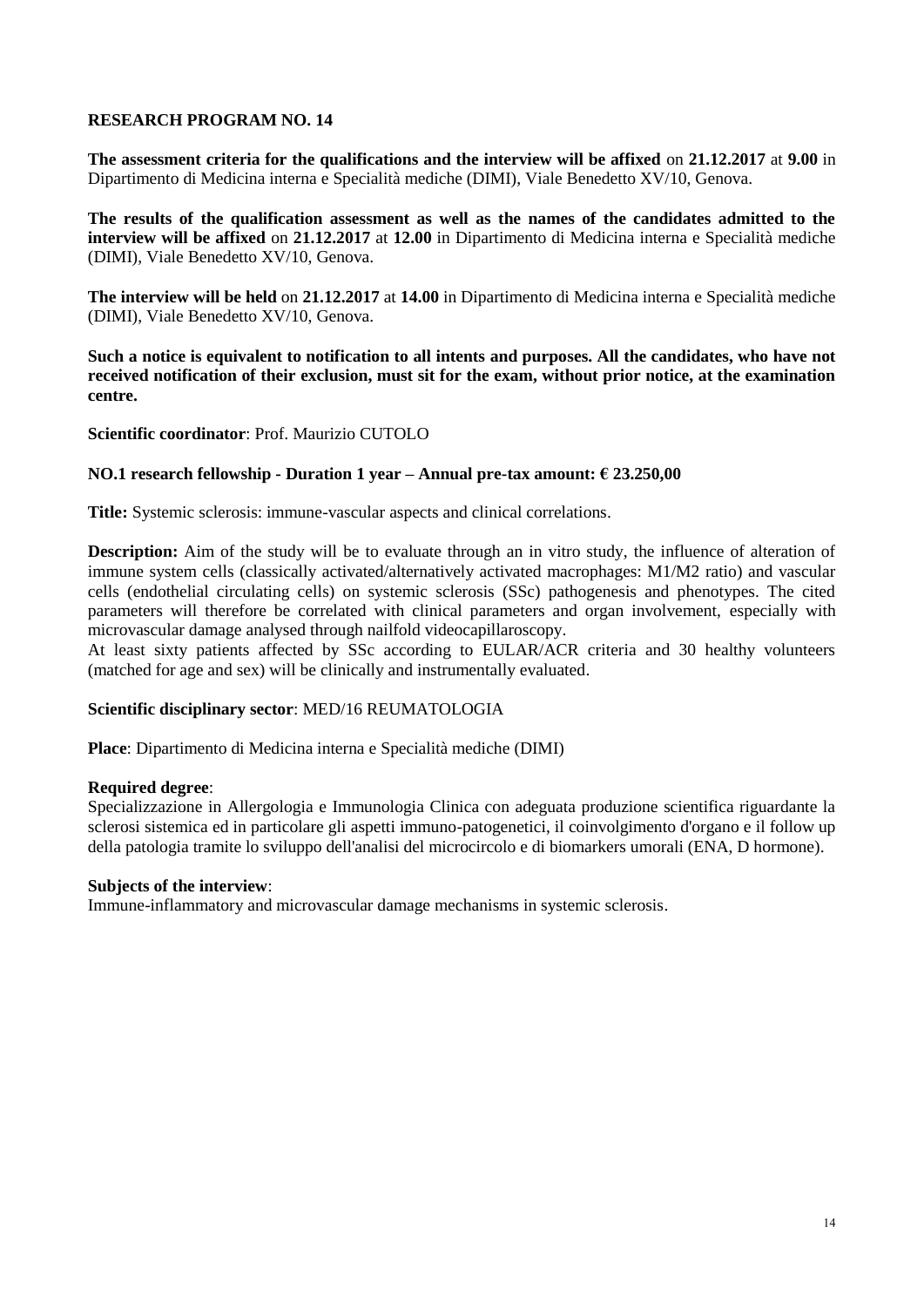**The assessment criteria for the qualifications and the interview will be affixed** on **21.12.2017** at **9.00** in Dipartimento di Scienze Chirurgiche e Diagnostiche Integrate (DISC), Sezione Odontostomatologia, Padiglione 4, Largo Rosanna Benzi 10, Genova.

**The results of the qualification assessment as well as the names of the candidates admitted to the interview will be affixed** on **21.12.2017** at **12.00** in Dipartimento di Scienze Chirurgiche e Diagnostiche Integrate (DISC), Sezione Odontostomatologia, Padiglione 4, Largo Rosanna Benzi 10, Genova.

**The interview will be held** on **21.12.2017** at **13.00** in Dipartimento di Scienze Chirurgiche e Diagnostiche Integrate (DISC), Sezione Odontostomatologia, Padiglione 4, Largo Rosanna Benzi 10, Genova.

**Such a notice is equivalent to notification to all intents and purposes. All the candidates, who have not received notification of their exclusion, must sit for the exam, without prior notice, at the examination centre.**

**Scientific coordinator**: Prof. Stefano BENEDICENTI

#### **NO.1 research fellowship - Duration 1 year – Annual pre-tax amount: € 19.367,00**

**Title:** Effect of photobiomodulation by 980 nm diode laser on osteoblasts.

**Description:** The problem of bone regeneration in dentistry is performed, at date, with bone substitutes that require long osteointegration. Such timing leads often to different degrees of patient suffering and high cost of therapies.

It has long been known that low energy and power laser therapy, also known as the photobiomodulation, is able to interact with organic molecules present in the cell, energizing and modifying their activity. The energized cell is able to modify its metabolism and physiology. This cascade of physiological and metabolic effects results in an improvement in wound healing, bone regeneration, inflammatory state and tissue death, and a reduction in pain. The aim of this project will be to test the efficacy of diode laser therapy, 980 nm - 60 J/cm2, on murine osteoblast cultures.

# **Scientific disciplinary sector**: MED/28 MALATTIE ODONTOSTOMATOLOGICHE

**Place**: Dipartimento di Scienze Chirurgiche e Diagnostiche Integrate (DISC)

#### **Required degree**:

Laurea V.O. in Scienze biologiche.

#### **Subjects of the interview**:

- Review of the literature on the effects of photobiomodulation at cellular level.
- Cellular biology and cell culture preparation.
- Report of the scientific production of the candidate on the topic of laser light interaction and cellular activities (photobiomodulation).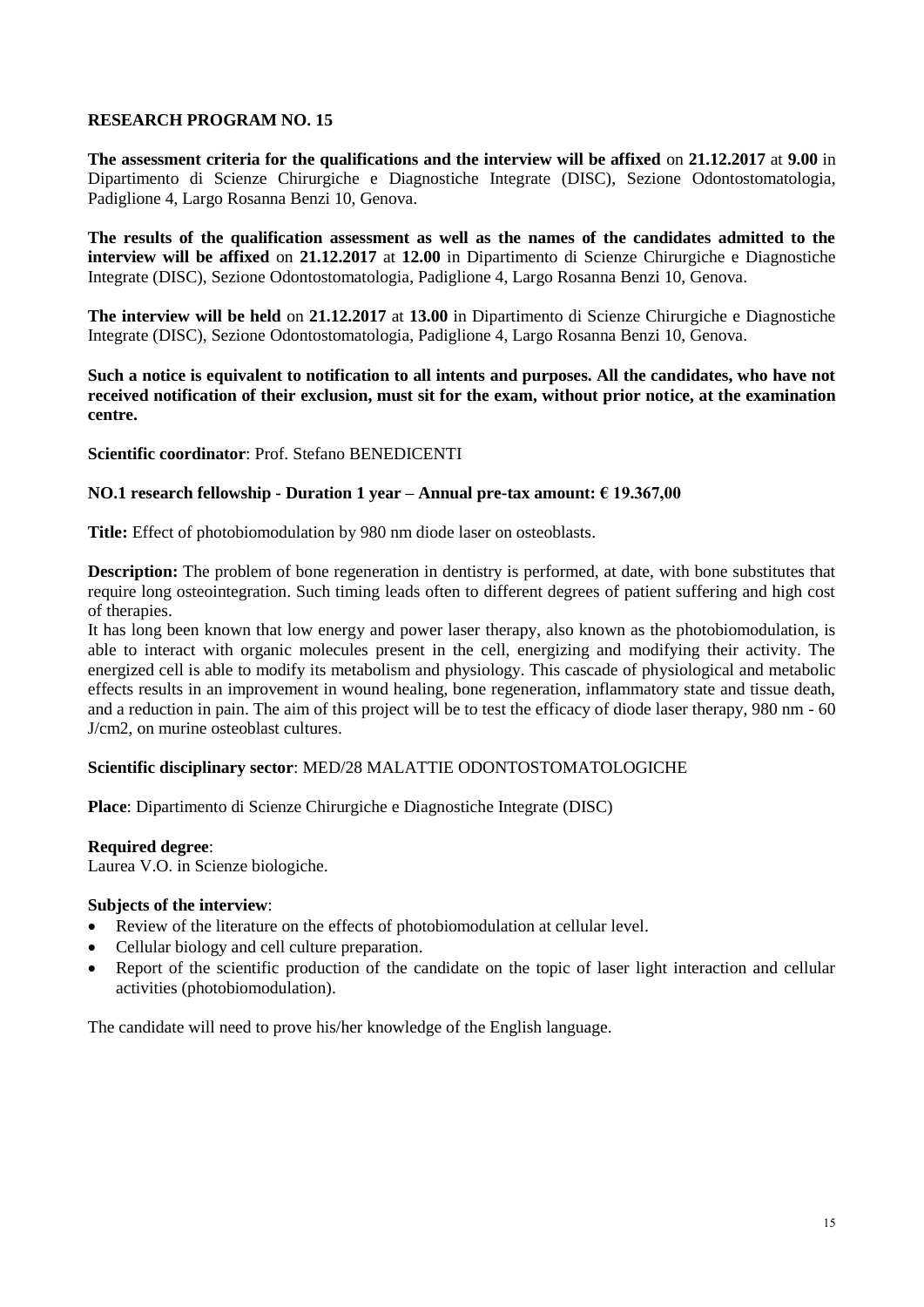**The assessment criteria for the qualifications and the interview will be affixed** on **21.12.2017** at **9.30** in Dipartimento di Scienze della Salute (DISSAL), Via A. Pastore 1, Genova.

**The results of the qualification assessment as well as the names of the candidates admitted to the interview will be affixed** on **21.12.2017** at **12.30** in Dipartimento di Scienze della Salute (DISSAL), Via A. Pastore 1, Genova.

**The interview will be held** on **21.12.2017** at **13.00** in Dipartimento di Scienze della Salute (DISSAL), Via A. Pastore 1, Genova.

**Such a notice is equivalent to notification to all intents and purposes. All the candidates, who have not received notification of their exclusion, must sit for the exam, without prior notice, at the examination centre.**

**Scientific coordinator**: Prof. Giancarlo ICARDI

# **NO.1 research fellowship - Duration 1 year – Annual pre-tax amount: € 23.250,00**

**Title:** Ecological scenarios of various healthcare settings defined through a surveillance system based on sentinel microorganisms.

**Description:** In recent years there has been a growing spread of healthcare associated infections (HAI) caused by sentinel microrganisms, defined in this manner because of their high pathogenicity and diffusibility, present in both hospital and primary care setting. HAI's active surveillance includes various activities, targeted on one hand to promptly identify individual case and on the other to quantify the frequency of endemic infections, in order to perform comparisons and describe trends. The main objective of the project is to implement the detection system of sentinel microorganisms through the monitoring of the specific microbial ecology in different healthcare settings, as a cognitive basis for planning strategies to prevent and control HAI diffusion.

# **Scientific disciplinary sector**: MED/42 IGIENE GENERALE E APPLICATA

**Place**: Dipartimento di Scienze della Salute (DISSAL)

# **Required degree**:

Laurea V.O. in Scienze Biologiche Laurea Specialistica delle classi: 6/S Biologia, o 69/S Scienze della nutrizione umana Laurea Magistrale delle classi: LM-6 Biologia, o LM-61 Scienze della nutrizione umana

- Classification methods of sentinel microorganisms (Alert).
- Italian and international types of surveillance systems.
- Strategies for preventing and controlling the spread of hospital infections.
- Sampling methods and ecological monitoring.
- Molecular methodologies for detecting microorganisms.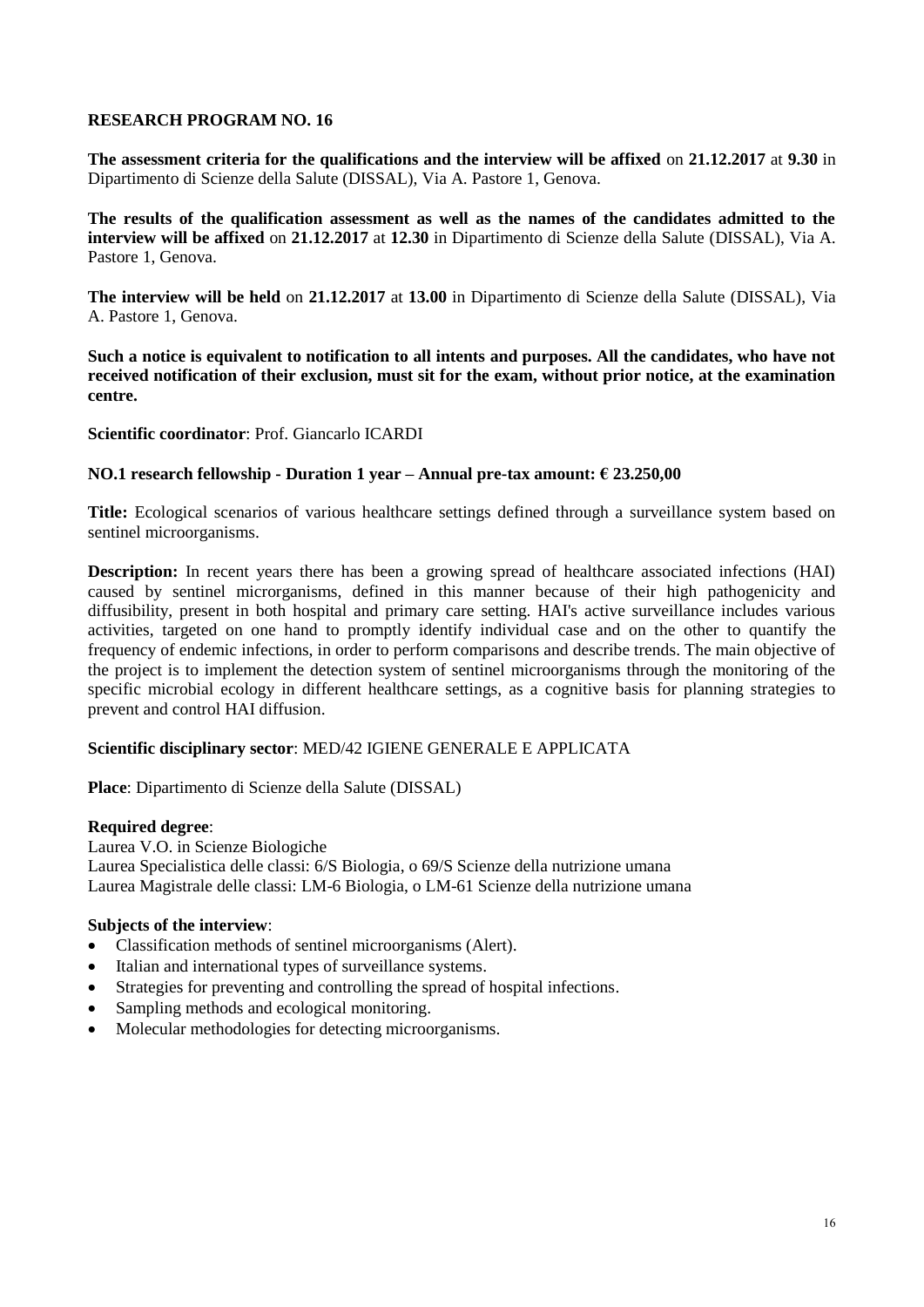**The assessment criteria for the qualifications and the interview will be affixed** on **21.12.2017** at **9.00** in Dipartimento di Scienze della Salute (DISSAL), Via A. Pastore 1, Genova.

**The results of the qualification assessment as well as the names of the candidates admitted to the interview will be affixed** on **21.12.2017** at **12.00** in Dipartimento di Scienze della Salute (DISSAL), Via A. Pastore 1, Genova.

**The interview will be held** on **21.12.2017** at **13.00** in Dipartimento di Scienze della Salute (DISSAL), Via A. Pastore 1, Genova.

**Such a notice is equivalent to notification to all intents and purposes. All the candidates, who have not received notification of their exclusion, must sit for the exam, without prior notice, at the examination centre.**

**Scientific coordinator**: Prof. Alberto IZZOTTI

# **NO.1 research fellowship - Duration 1 year – Annual pre-tax amount: € 19.367,00**

**Title:** Tertiary prevention of lung cancer through the study of calixpyrrole molecules.

**Description:** Lung cancer is one of the main causes of death in industrialized countries including Italy, for which AIRTUM estimates 38,200 new diagnoses per year, corresponding to 11% of all cancer diagnoses in the population. Surgery, especially in cases of non-small cell lung cancer, is often unresolved for the healing of the patient, leading to the metastases and local recurrences. This project is part of tertiary prevention, proposing to reduce the risk of recurrence by in vitro and in vivo evaluation of the efficacy of calixpyrrole molecules, new molecules characterized by low toxicity and high pharmacodynamic characteristics.

# **Scientific disciplinary sector**: MED/42 IGIENE GENERALE E APPLICATA

**Place**: Dipartimento di Scienze della Salute (DISSAL)

#### **Required degree**:

Laurea Specialistica della classe 6/S Biologia Laurea Magistrale della classe LM-6 Biologia

- In vitro evaluation of the efficacy of anti-tumor drugs in cell cultures: cytological and molecular endpoints.
- In vivo evaluation of the efficacy and safety of anti-tumor drugs through the analysis of intermediate molecular biomarkers.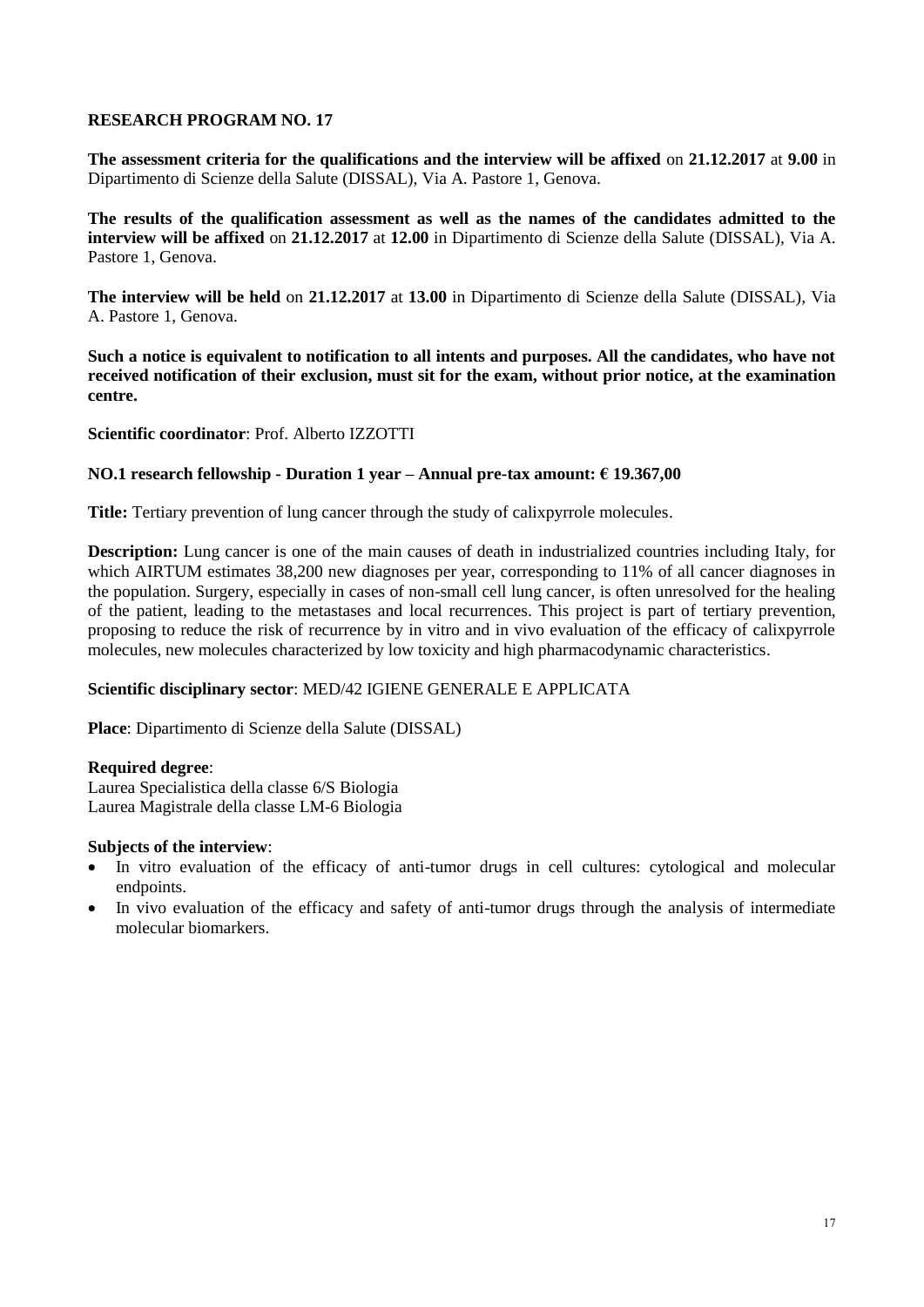**The assessment criteria for the qualifications and the interview will be affixed** on **21.12.2017** at **11.30** in Dipartimento di Scienze della Salute (DISSAL), Via A. Pastore 1, Genova.

**The results of the qualification assessment as well as the names of the candidates admitted to the interview will be affixed** on **21.12.2017** at **14.30** in Dipartimento di Scienze della Salute (DISSAL), Via A. Pastore 1, Genova.

**The interview will be held** on **21.12.2017** at **14.45** in Dipartimento di Scienze della Salute (DISSAL), Via A. Pastore 1, Genova.

**Such a notice is equivalent to notification to all intents and purposes. All the candidates, who have not received notification of their exclusion, must sit for the exam, without prior notice, at the examination centre.**

**Scientific coordinator**: Prof. Paolo DURANDO

# **NO.1 research fellowship - Duration 1 year – Annual pre-tax amount: € 19.367,00**

**Title:** Epidemiological survey about occupational injuries in the healthcare setting in order to improve training programs in health and safety at work toward students and postgraduates residents at the University of Genoa.

**Description:** The aim of the project is to perform an epidemiological analysis of the occupational injuries in the healthcare setting, carrying out, both at the nationally and internationally level, using systematic review of the extant literature, compared with available data. This evaluation is essential to determine its impact, identifying the main associated determinants potentially different according to target population and subpopulations investigated.

Evaluation of the data and their main associated variables as a cognitive element will be followed by a comparative analysis of the results obtained.

# **Scientific disciplinary sector**: MED/44 MEDICINA DEL LAVORO

**Place**: Dipartimento di Scienze della Salute (DISSAL)

# **Required degree**:

Dottorato di ricerca in Prevenzione Vaccinale.

- Biological risk prevention.
- Risk factors in healthcare setting.
- Protection and prevention measures in relation to the specific risks identified in the sector.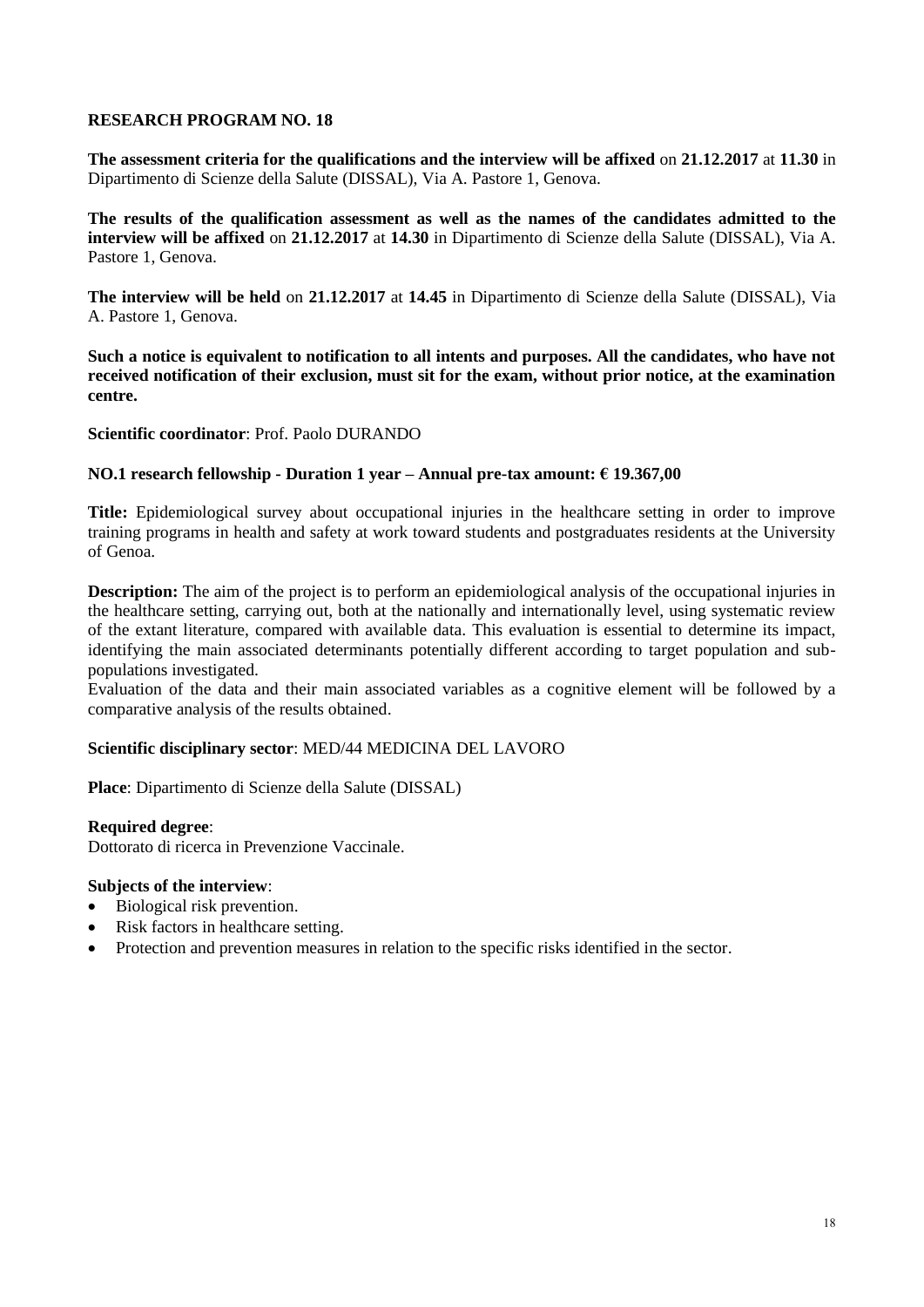# **SCIENTIFIC DISCIPLINARY AREA: CIVIL ENGINEERING AND ARCHITECTURE**

# **RESEARCH PROGRAM NO. 19**

**The assessment criteria for the qualifications and the interview will be affixed** on **8.1.2018** at **9.00** in Dipartimento di Ingegneria Civile, Chimica e Ambientale (DICCA), Via Montallegro 1, Genova.

**The results of the qualification assessment as well as the names of the candidates admitted to the interview will be affixed** on **8.1.2018** at **12.00** in Dipartimento di Ingegneria Civile, Chimica e Ambientale (DICCA), Via Montallegro 1, Genova.

**The interview will be held** on **8.1.2018** at **15.00** in Dipartimento di Ingegneria Civile, Chimica e Ambientale (DICCA), Via Montallegro 1, Genova.

**Such a notice is equivalent to notification to all intents and purposes. All the candidates, who have not received notification of their exclusion, must sit for the exam, without prior notice, at the examination centre.**

*As regards candidates, who are not resident or domiciled in Italy, and those, who are resident or habitually domiciled at a distance of more than 300 Km from the selection centre, the interview, if requested, can also be held by electronic means (SKYPE video conference call), promptly contacting Prof. Marco Colombini via the email address: col@dicca.unige.it.*

# **Scientific coordinator**: Prof. Marco COLOMBINI

# **NO.1 research fellowship - Duration 1 year – Annual pre-tax amount: € 27.133,00**

**Title**: Morphodynamics and equilibrium tendency of rivers.

**Description:** In the basin-level planning it is of great interest to consider the aspects related to the evolutionary trends of the river channels in response to the stresses of the liquid current. This project aims to analyze the morphological equilibrium of the focial branch of the Roia river, through a numerical model with mobile bottom compared with field and historical observations.

The main objective of the study will be to highlight the factors controlling the altitude equilibrium profile of the bottom and the free surface to better understand the current state and its evolutionary trends as a function of future hydrological scenarios. The activity of this project is part of the objectives of the INTERREG-ALCOTRA CONCERT'EAUX project.

# **Scientific disciplinary sector:** ICAR/01 IDRAULICA

**Place:** Dipartimento di Ingegneria Civile, Chimica e Ambientale (DICCA)

**Required degree:**  Dottorato di ricerca in Fluidodinamica o Processi dell'Ingegneria Ambientale.

- Fundamentals in fluid.
- Fluvial mechanics.
- Sediment transport.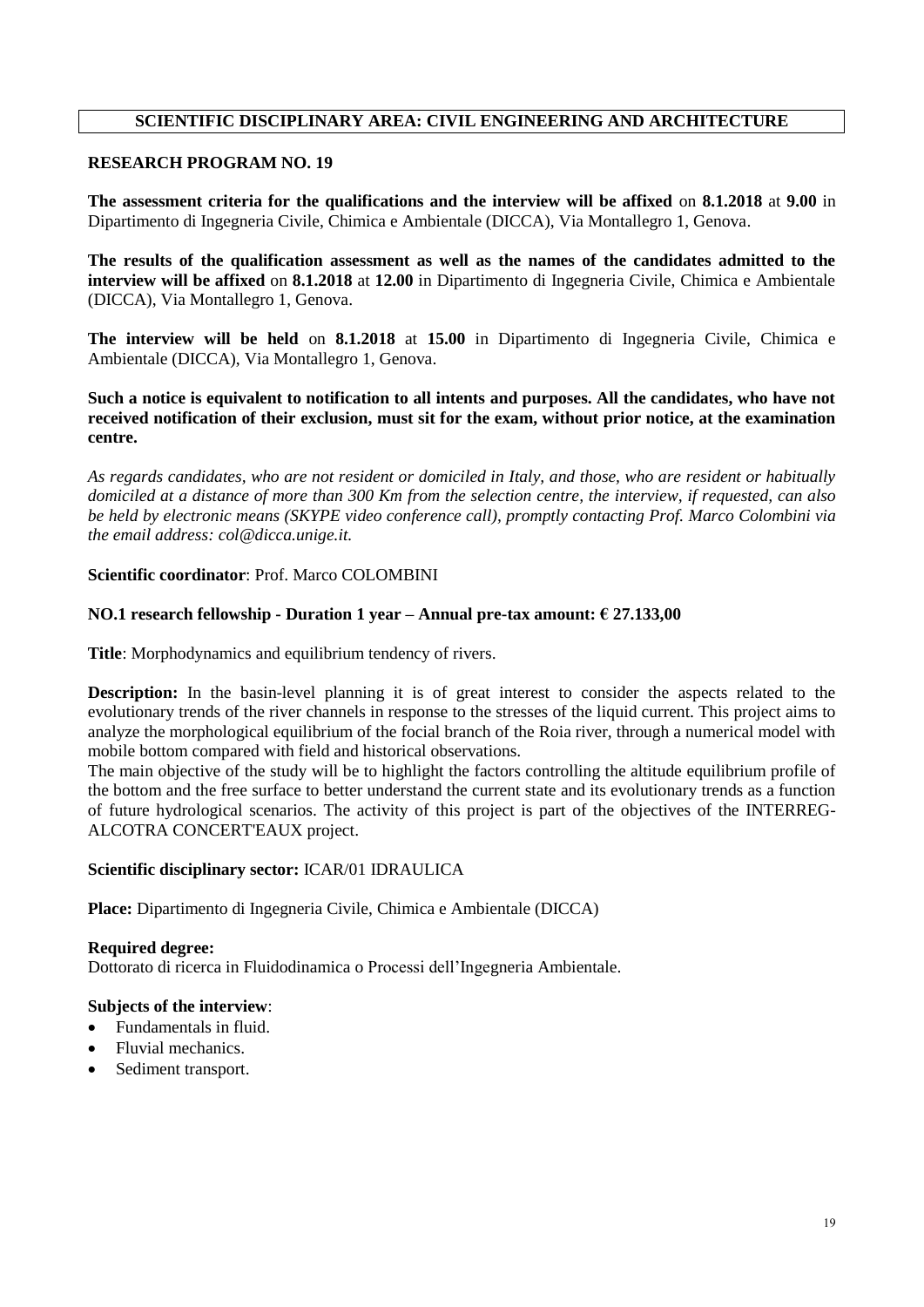**The assessment criteria for the qualifications and the interview will be affixed** on **22.12.2017** at **9.15** in Dipartimento di Ingegneria Civile, Chimica e Ambientale (DICCA), Via all'Opera Pia 15A, Genova.

**The results of the qualification assessment as well as the names of the candidates admitted to the interview will be affixed** on **22.12.2017** at **12.15** in Dipartimento di Ingegneria Civile, Chimica e Ambientale (DICCA), Via all'Opera Pia 15A, Genova.

**The interview will be held** on **22.12.2017** at **12.30** in Dipartimento di Ingegneria Civile, Chimica e Ambientale (DICCA), Via all'Opera Pia 15A, Genova.

**Such a notice is equivalent to notification to all intents and purposes. All the candidates, who have not received notification of their exclusion, must sit for the exam, without prior notice, at the examination centre.**

**Scientific coordinator**: Prof.ssa Francesca PIRLONE

# **NO.1 research fellowship - Duration 1 year – Annual pre-tax amount: € 19.367,00**

**Title**: Towards the realization of a Transnational (IT-FR) Accelerator for startups to valorise the territory - Project MARITTIMOTECH.

**Description:** The research aims at realizing an Accelerator for startups in the green topic as sustainable tourism and renewable energy, and blue fields as yachting and biotechnology, to valorise the transnational territory between Italy and France. Among the foresee activities, in particular, we can remember the definition and the realization of training in the Transnational Accelerator to support economic development of new enterprises ideas and existing startups.

# **Scientific disciplinary sector:** ICAR/20 TECNICA E PIANIFICAZIONE URBANISTICA

**Place:** Dipartimento di Ingegneria Civile, Chimica e Ambientale (DICCA)

#### **Required degree:**

Dottorato di ricerca in Luoghi e Tempi della Città e del Territorio.

- Community programming.
- Sustainability, green and blue fields.
- Land planning, land management.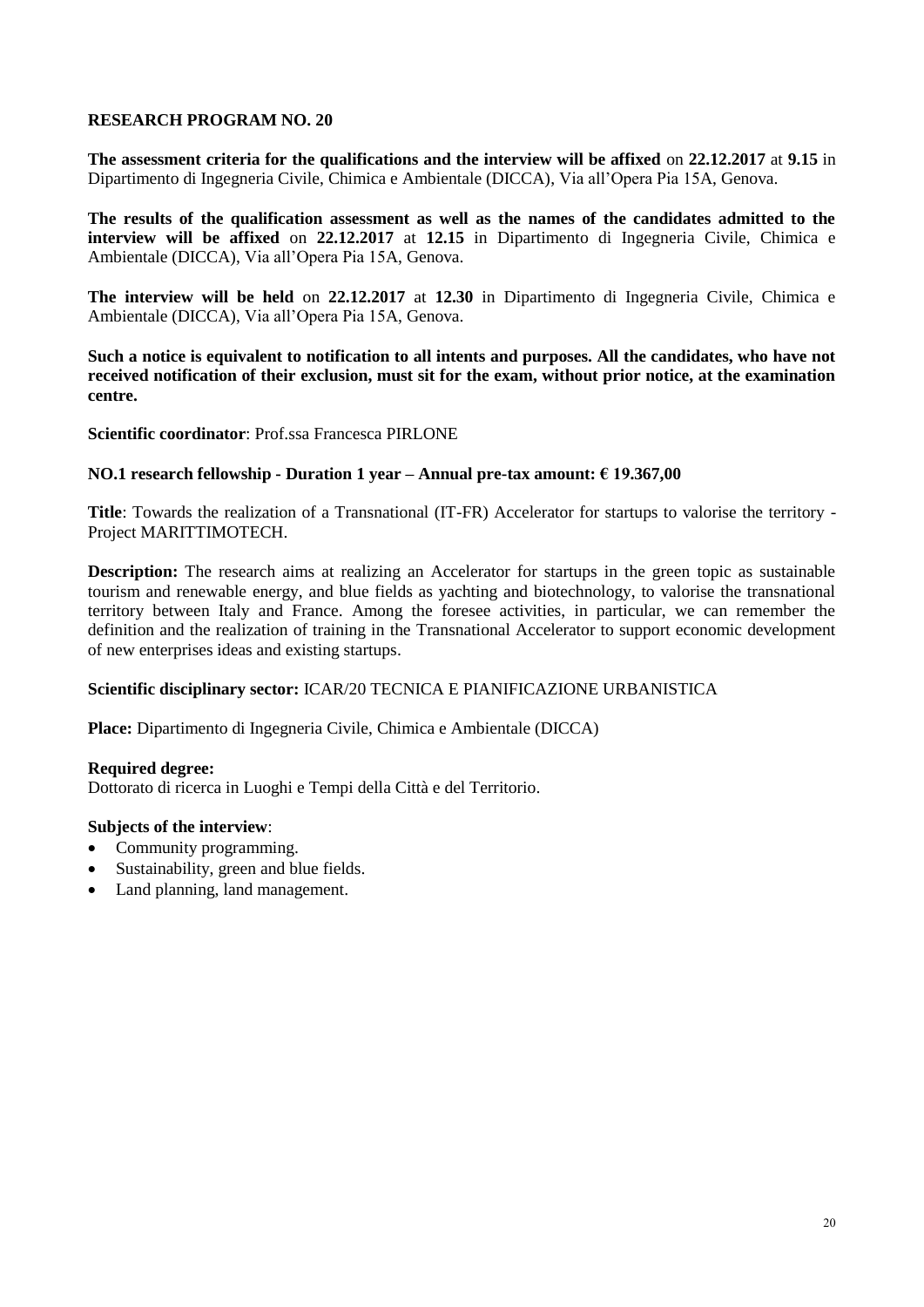# **SCIENTIFIC DISCIPLINARY AREA: INDUSTRIAL AND INFORMATION ENGINEERING**

# **RESEARCH PROGRAM NO. 21**

**The assessment criteria for the qualifications and the interview will be affixed** on **21.12.2017** at **8.45** in Dipartimento di Ingegneria Navale, Elettrica, Elettronica e delle Telecomunicazioni (DITEN), Via Montallegro 1, Genova.

**The results of the qualification assessment as well as the names of the candidates admitted to the interview will be affixed** on **21.12.2017** at **11.45** in Dipartimento di Ingegneria Navale, Elettrica, Elettronica e delle Telecomunicazioni (DITEN), Via Montallegro 1, Genova.

**The interview will be held** on **21.12.2017** at **12.00** in Dipartimento di Ingegneria Navale, Elettrica, Elettronica e delle Telecomunicazioni (DITEN), Via Montallegro 1, Genova.

**Such a notice is equivalent to notification to all intents and purposes. All the candidates, who have not received notification of their exclusion, must sit for the exam, without prior notice, at the examination centre.**

*As regards candidates, who are not resident or domiciled in Italy, and those, who are resident or habitually domiciled at a distance of more than 300 Km from the selection centre, the interview, if requested, can also be held by electronic means (SKYPE video conference call), promptly contacting Prof.ssa Paola Gualeni on the phone number +39 3204247860 or via the email address: paola.gualeni@unige.it.*

#### **Scientific coordinator**: Prof.ssa Paola GUALENI

#### **NO.1 research fellowship - Duration 1 year – Annual pre-tax amount: € 19.367,00**

**Title**: Integration of different electrical power generation systems on board passenger ships.

**Description:** The aim of the activity is to integrate on a passenger ship several technologies, already identified, for the distributed electrical power generation onboard. In particular the activity is focused on Fuel Cells distributed systems, standing alone and together with micro-turbines. This implies specific criticalities in relation with the hydrogen supply and the relevant need to study appropriate design solutions for a passenger ship, due to the presence of pressurized tanks (and also cryogenic tanks in case of hydrogen supply by means of LNG+reformer). Due to the innovative issue and the lack of suitable reference rules, the several solutions are going to be assessed applying of risk analysis approach. At the end, a cost benefit analysis of distributed electrical power generation will be carried out in relation with weights, volumes, stability and energy supply.

# **Scientific disciplinary sector:** ING-IND/01 ARCHITETTURA NAVALE

**Place:** Dipartimento di Ingegneria Navale, Elettrica, Elettronica e delle Telecomunicazioni (DITEN)

#### **Required degree:**

Laurea V.O. in Ingegneria Navale. Laurea Specialistica della classe 37/S Ingegneria Navale. Laurea Magistrale della classe LM-34 Ingegneria Navale.

#### **Subjects of the interview**:

- Passenger ship design.
- Safety rules in the maritime field.
- Ship energy efficiency.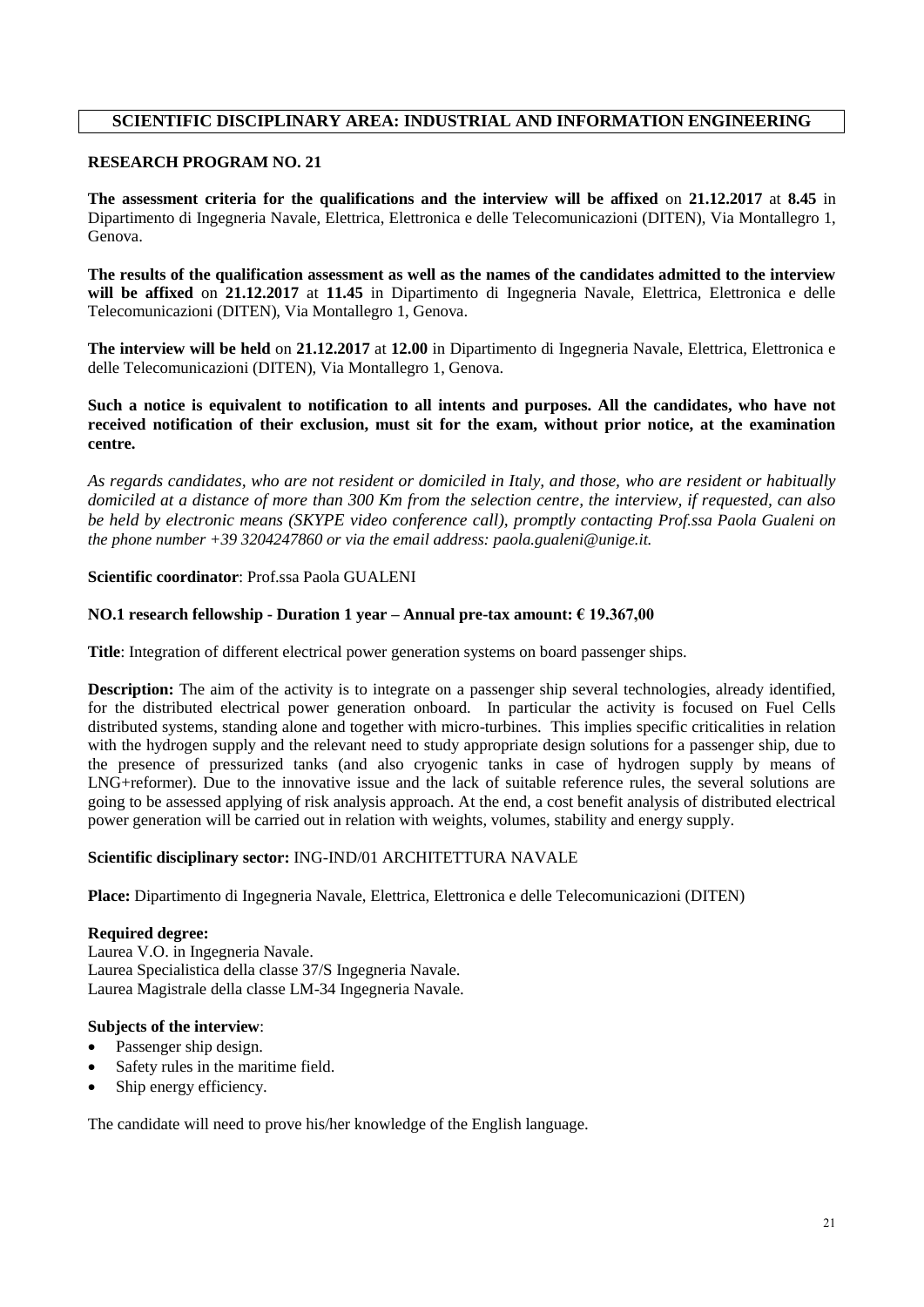**The assessment criteria for the qualifications and the interview will be affixed** on **21.12.2017** at **13.30** in in Dipartimento di Ingegneria Meccanica, Energetica, Gestionale e dei Trasporti (DIME), Sez. TEC, Via all'Opera Pia 15A, Genova.

**The results of the qualification assessment as well as the names of the candidates admitted to the interview will be affixed** on **21.12.2017** at **16.30** in in Dipartimento di Ingegneria Meccanica, Energetica, Gestionale e dei Trasporti (DIME), Sez. TEC, Via all'Opera Pia 15A, Genova.

**The interview will be held** on **21.12.2017** at **17.00** in in Dipartimento di Ingegneria Meccanica, Energetica, Gestionale e dei Trasporti (DIME), Sez. TEC, Via all'Opera Pia 15A, Genova.

**Such a notice is equivalent to notification to all intents and purposes. All the candidates, who have not received notification of their exclusion, must sit for the exam, without prior notice, at the examination centre.**

**Scientific coordinator**: Prof. Corrado SCHENONE

# **NO.1 research fellowship - Duration 1 year – Annual pre-tax amount: € 19.367,00**

**Title**: Port noise modelling.

**Description:** The activity will deal with the modeling of port noise, whose impact affects many urban areas near the ports. Actions to control this kind of noise are currently ineffective given the lack of specific forecasting models. The ability of current numerical simulators to adequately assess the noise sources present in ports (ships at quay or in motion, loading/unloading operations, shipyards, railway lines, road traffic) and their propagation, in order to evaluate the sound impact on the nearby receivers. It will be then analyzed the possibility of improving the currently available forecasting models, adapting them to the specificity of the port noise.

# **Scientific disciplinary sector:** ING-IND/11 FISICA TECNICA AMBIENTALE

**Place:** Dipartimento di Ingegneria Meccanica, Energetica, Gestionale e dei Trasporti (DIME)

#### **Required degree:**

Laurea V.O. in: Ingegneria meccanica, o Ingegneria industriale. Laurea Specialistica della classe 36/S Ingegneria meccanica. Laurea Magistrale della classe LM-33 Ingegneria meccanica.

#### **Subjects of the interview**:

- Acoustical measurements.
- Modelization of acoustical phenomena.
- Aeroacoustics.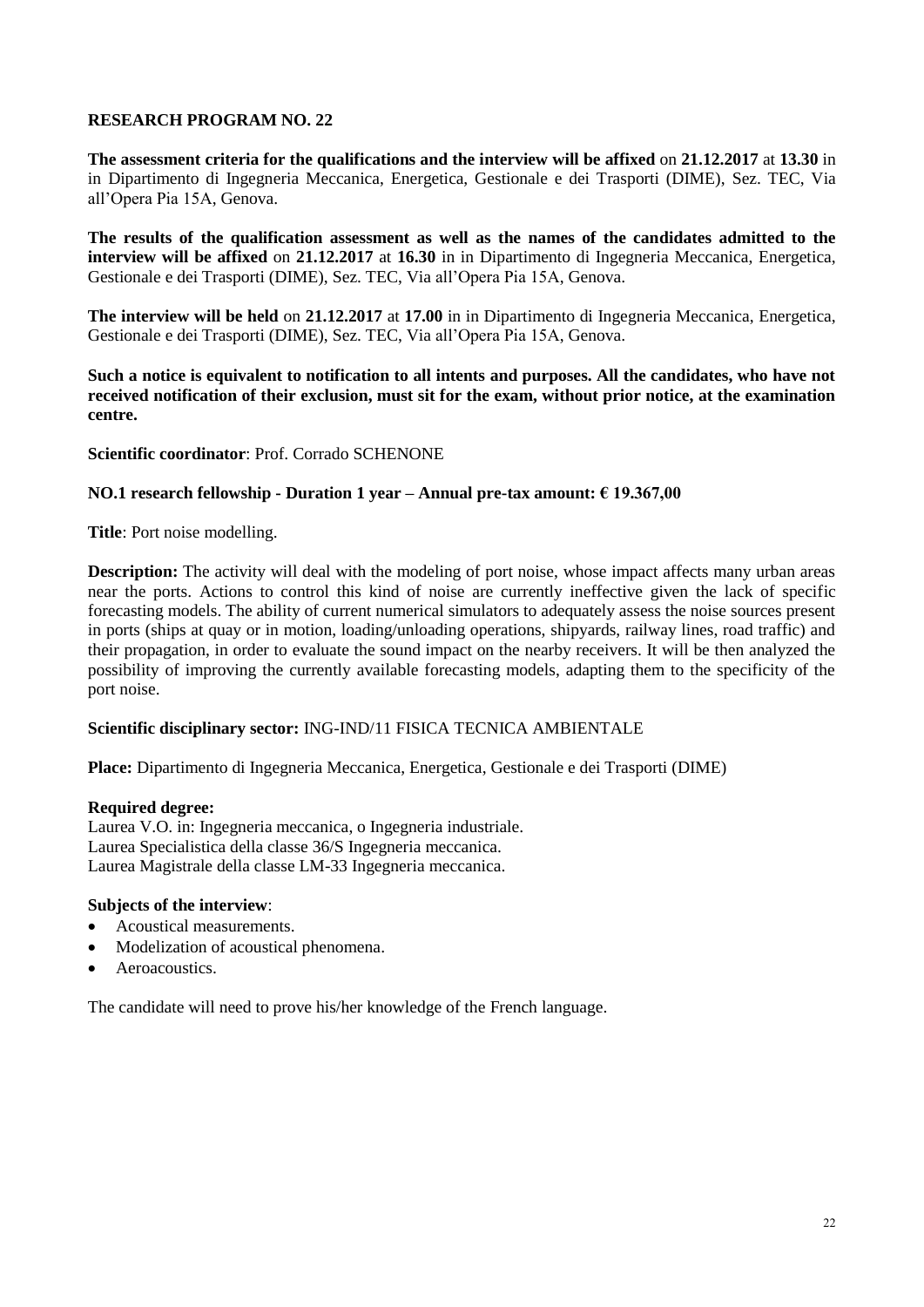**The assessment criteria for the qualifications and the interview will be affixed** on **21.12.2017** at **9.00** in Dipartimento di Ingegneria Civile, Chimica e Ambientale (DICCA), Via all'Opera Pia 15, Genova.

**The results of the qualification assessment as well as the names of the candidates admitted to the interview will be affixed** on **21.12.2017** at **12.00** in Dipartimento di Ingegneria Civile, Chimica e Ambientale (DICCA), Via all'Opera Pia 15, Genova.

**The interview will be held** on **21.12.2017** at **12.30** in Dipartimento di Ingegneria Civile, Chimica e Ambientale (DICCA), Via all'Opera Pia 15, Genova.

**Such a notice is equivalent to notification to all intents and purposes. All the candidates, who have not received notification of their exclusion, must sit for the exam, without prior notice, at the examination centre.**

**Scientific coordinator**: Prof.ssa Elisabetta ARATO

# **NO.1 research fellowship - Duration 1 year – Annual pre-tax amount: € 19.367,00**

**Title**: Design and validation of a prototype to produce active silica from the controlled incineration of rice straw.

**Description:** The study is framed within the LIFE LIBERNITRATE project whose aim is to reduce nitrates in the comprehensive water cycle through the use of active silica beds. Specifically, the aim of this study will be the design of a prototype to carry out a controlled incineration of rice straw to produce silica rich ash. The optimization of the prototype operational parameters will be studied in order to obtain a maximized quantity and quality of silica. At the same time, the analysis and monitoring of all the environmental parameters related to each of the stages of the project will be conducted.

# **Scientific disciplinary sector:** ING-IND/24 PRINCIPI DI INGEGNERIA CHIMICA

**Place:** Dipartimento di Ingegneria Civile, Chimica e Ambientale (DICCA)

#### **Required degree:**

Dottorato di ricerca in Fluidodinamica e Processi dell'Ingegneria Ambientale.

# **Subjects of the interview**:

- Process analysis and simulation.
- Chemical thermodynamics and kinetics.
- Chemical reactor theory.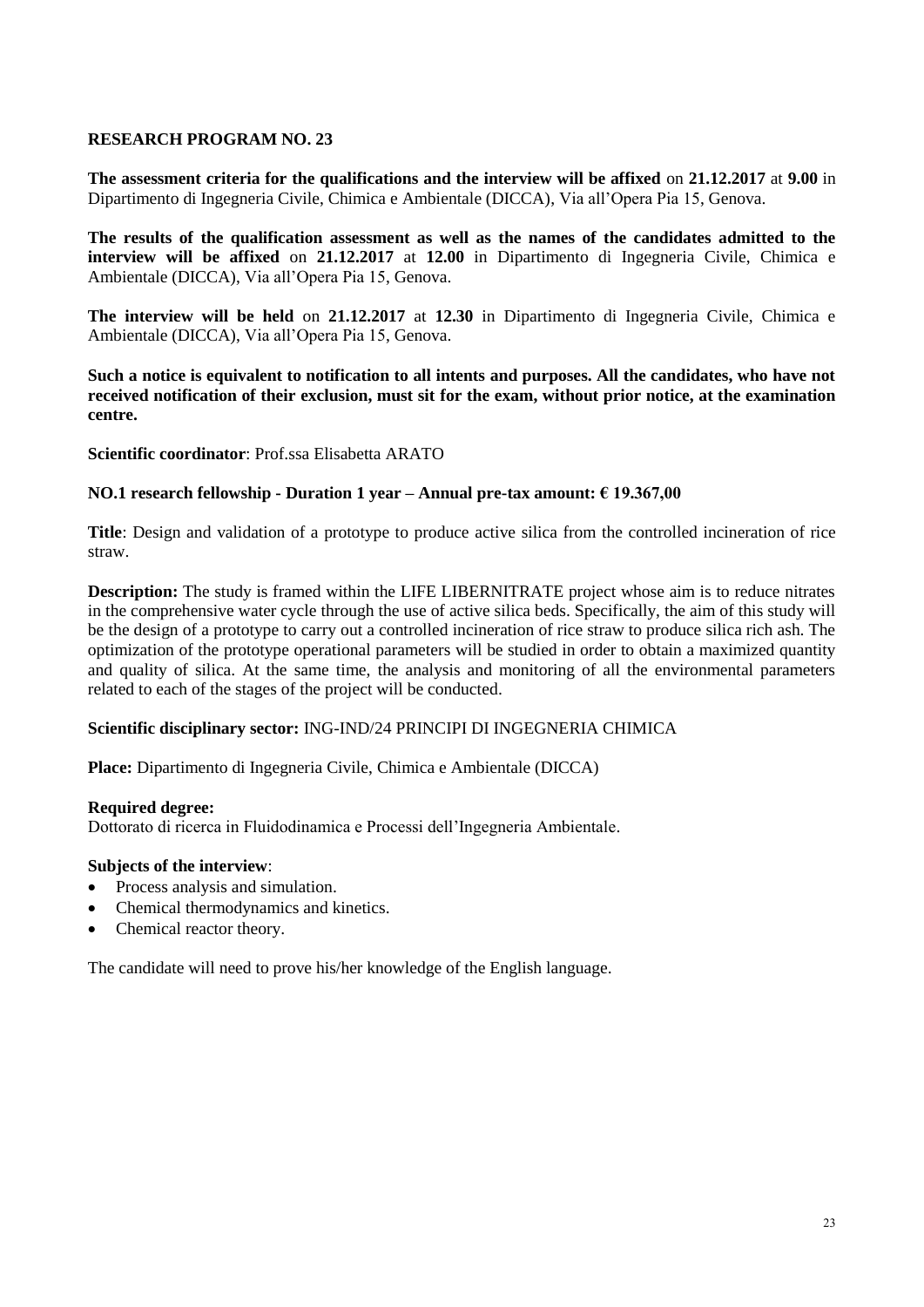**The assessment criteria for the qualifications and the interview will be affixed** on **9.1.2018** at **8.00** in Dipartimento di Ingegneria Civile, Chimica e Ambientale, Via all'Opera Pia 15 A.

**The results of the qualification assessment as well as the names of the candidates admitted to the interview will be affixed** on **9.1.2018** at **10.30** in Dipartimento di Ingegneria Civile, Chimica e Ambientale, Via all'Opera Pia 15 A.

**The interview will be held** on **9.1.2018** at **11.00** in Dipartimento di Ingegneria Civile, Chimica e Ambientale, Via all'Opera Pia 15 A.

**Such a notice is equivalent to notification to all intents and purposes. All the candidates, who have not received notification of their exclusion, must sit for the exam, without prior notice, at the examination centre.**

**Scientific coordinator**: Prof.ssa Patrizia PEREGO

# **NO.1 research fellowship - Duration 1 year – Annual pre-tax amount: € 19.367,00**

**Title**: Innovative functionalization of electrospun bioprostheses for vascular surgery.

**Description:** The aim of this research grant is the fabrication and the functionalization with bioactive compounds of electropsun vascular prostheses that are able to counteract the post-implantation inflammation. The bioprostheses will be synthetized using a mixture of two biodegradable polymers, poly (caprolactone) (PCL) and poly (glycerolsebacate) in which free or nanoencapsulated natural compounds with antiinflammatory activity will be directly added. The functionalized scaffolds will be characterized in terms of biocompatibility using endothelial cells and fibroblasts (MTT and LDH assay) and it will be studied if they could modulate the expression of inflammatory markers (matrix metalloproteinases, ICAM and VCAM). Furthermore, the functionalized scaffolds were characterized evaluating their morphological (SEM and TEM analysis), physico-chemical (FTIR, DSC analysis etc.) and mechanical properties.

# **Scientific disciplinary sector:** ING-IND/25 IMPIANTI CHIMICI

**Place:** Dipartimento di Ingegneria Civile, Chimica e Ambientale (DICCA)

#### **Required degree:**

Laurea Magistrale delle classi: LM-22 Ingegneria chimica, o LM-9 Biotecnologie mediche, veterinarie e farmaceutiche, o LM-13 Farmacia e farmacia industriale.

#### **Subjects of the interview**:

- Strategies for engineering polymeric materials with bioactive compounds.
- Micro- and nanoencapsulation techniques.
- Analytical techniques for the determination of physico chemical and mechanical properties of polymers.
- Modeling of release kinetic of entrapped molecules from bioprostheses and of their degradation rate.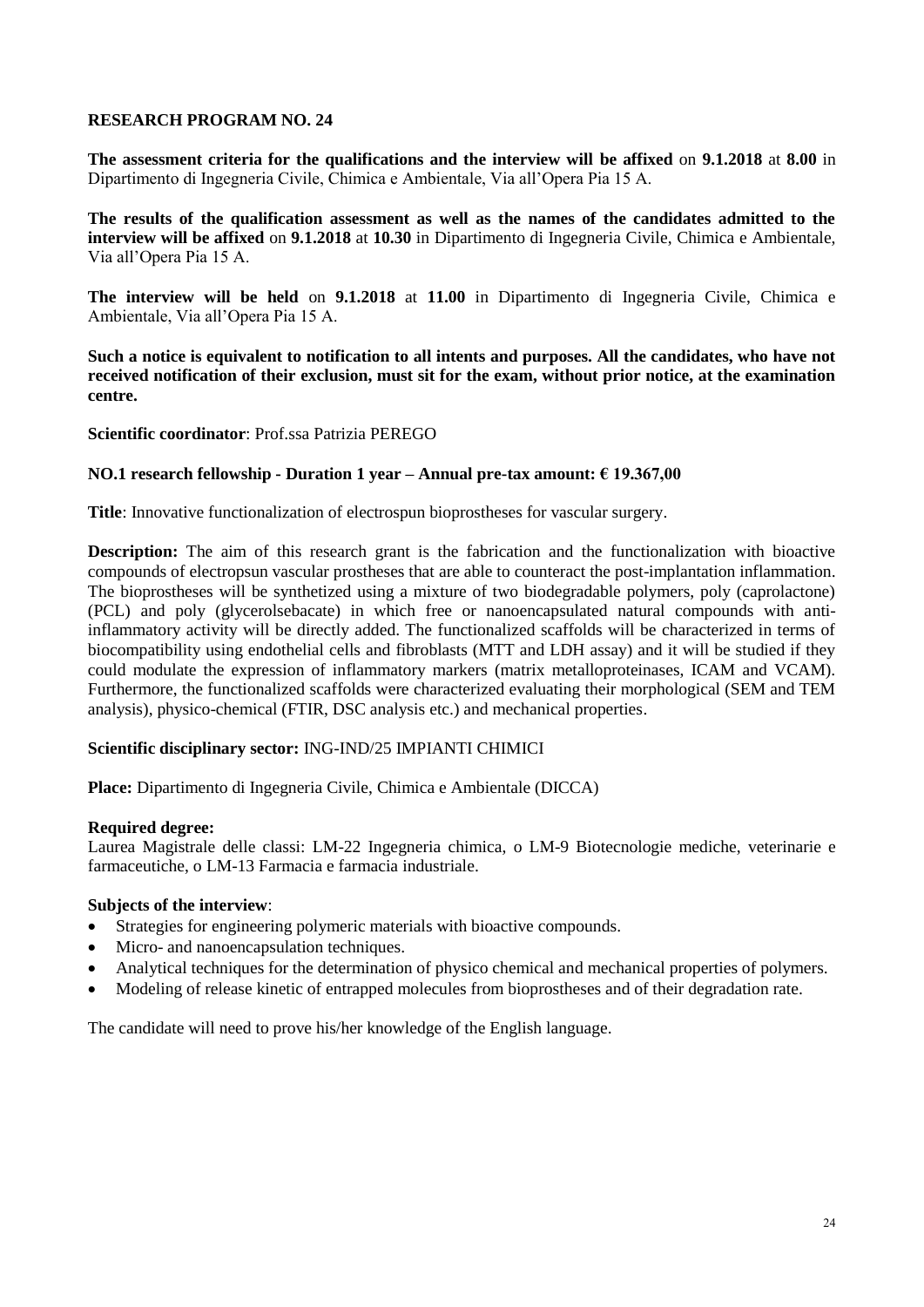**The assessment criteria for the qualifications and the interview will be affixed** on **21.12.2017** at **9.30** in Dipartimento di Ingegneria Civile, Chimica e Ambientale (DICCA), Via all'Opera Pia 15A, Genova.

**The results of the qualification assessment as well as the names of the candidates admitted to the interview will be affixed** on **21.12.2017** at **13.00** in Dipartimento di Ingegneria Civile, Chimica e Ambientale (DICCA), Via all'Opera Pia 15A, Genova.

**The interview will be held** on **21.12.2017** at **14.00** in Dipartimento di Ingegneria Civile, Chimica e Ambientale (DICCA), Via all'Opera Pia 15A, Genova.

**Such a notice is equivalent to notification to all intents and purposes. All the candidates, who have not received notification of their exclusion, must sit for the exam, without prior notice, at the examination centre.**

**Scientific coordinator**: Prof.ssa Adriana DEL BORGHI

# **NO.1 research fellowship - Duration 1 year – Annual pre-tax amount: € 19.367,00**

**Title**: Monitoring and reporting of the environmental, ethics and social positive impacts of the University of Genoa actions towards sustainability according to the Goal no.12 of the "Piano Triennale dell'Università di Genova 2017-2019".

**Description:** Development of a methodology for monitoring and reporting of the environmental, ethics and social positive impacts of the University of Genoa actions towards sustainability. Assessment of the environmental sustainability of the University of Genoa and definition of sustainability indicators.

# **Scientific disciplinary sector:** ING-IND/26 TEORIA DELLO SVILUPPO DEI PROCESSI CHIMICI

**Place:** Dipartimento di Ingegneria Civile, Chimica e Ambientale (DICCA)

# **Required degree:**

Laurea Magistrale delle classi: LM-35 Ingegneria per l'ambiente e il territorio, o LM-22 Ingegneria chimica.

- Sustainability.
- Sustainable development goals.
- Greenhouse gas inventory.
- Circular economy.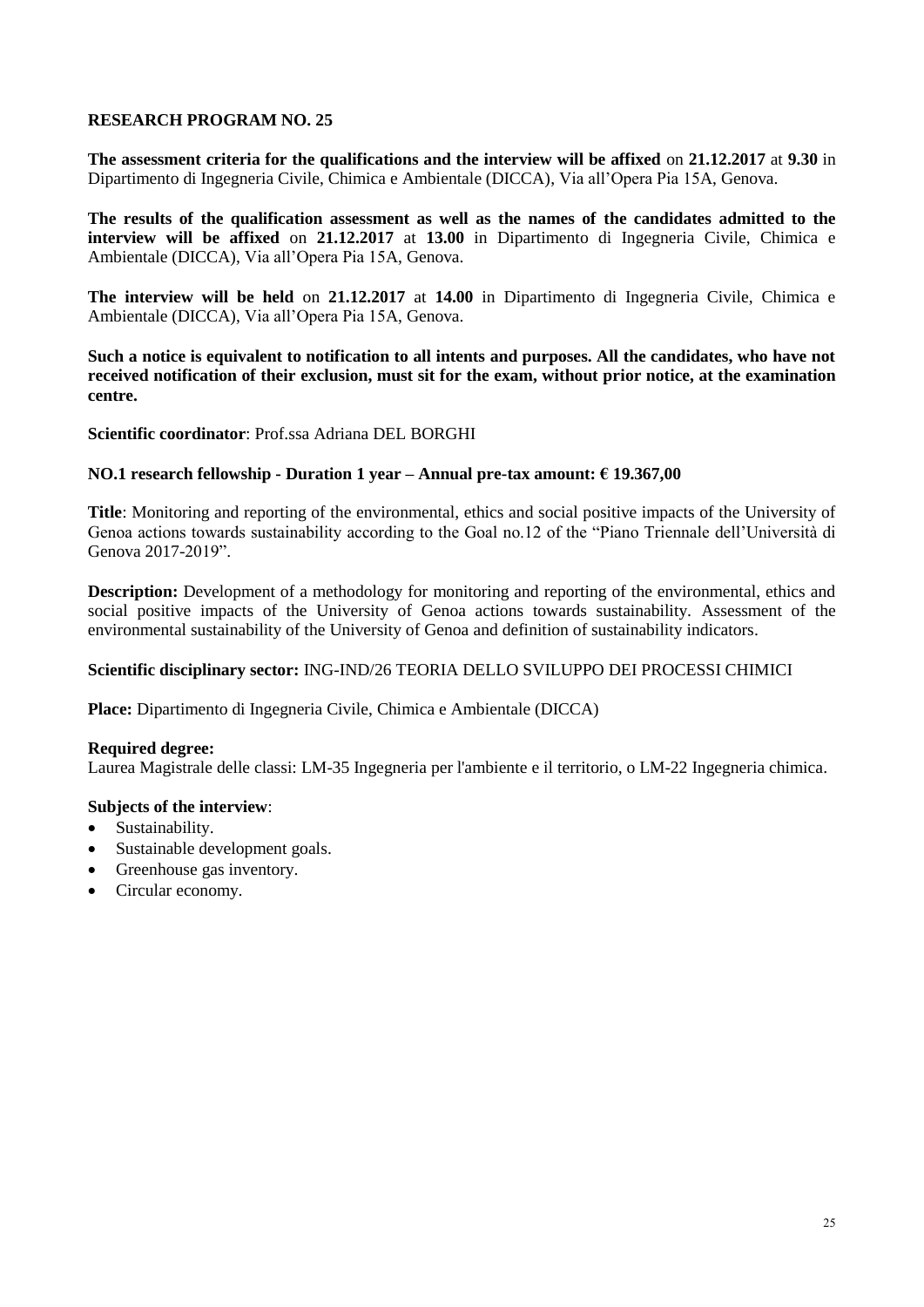**The assessment criteria for the qualifications and the interview will be affixed** on **21.12.2017** at **9.00** in Dipartimento di Ingegneria Navale, Elettrica, Elettronica e delle Telecomunicazioni (DITEN), Via all'Opera Pia 11A, Genova.

**The results of the qualification assessment as well as the names of the candidates admitted to the interview will be affixed** on **21.12.2017** at **13.00** in Dipartimento di Ingegneria Navale, Elettrica, Elettronica e delle Telecomunicazioni (DITEN), Via all'Opera Pia 11A, Genova.

**The interview will be held** on **21.12.2017** at **14.30** in Dipartimento di Ingegneria Navale, Elettrica, Elettronica e delle Telecomunicazioni (DITEN), Via all'Opera Pia 11A, Genova.

# **Such a notice is equivalent to notification to all intents and purposes. All the candidates, who have not received notification of their exclusion, must sit for the exam, without prior notice, at the examination centre.**

*As regards candidates, who are not resident or domiciled in Italy, and those, who are resident or habitually domiciled at a distance of more than 300 Km from the selection centre, the interview, if requested, can also be held by electronic means (SKYPE video conference call), promptly contacting Prof. Riccardo Bozzo on the phone number +39 0103532725 or via the email address: riccardo.bozzo@unige.it.*

# **Scientific coordinator**: Prof. Riccardo BOZZO

# **NO.1 research fellowship - Duration 1 year – Annual pre-tax amount: € 19.367,00**

**Title**: Analysis of the usefulness of the blockchain within the logistics chain and the logistics efficiency of maritime transport.

**Description:** Blockchain is an evolving area of technology with potential for huge benefits in terms of security, reliability and cost efficiency in the exchange of information. Blockchain offers the advantage of a shared "end to end" record of information related to transaction history, which because it exists across a network rather than as single or multiple copies, cannot be corrupted. The research aims to understand the blockchain usefulness in the field of sustainable development and, namely, in the field of logistics chain management and port and ship energy management. E.g.: how can blockchain-based services support transparency and efficiency in the shipment and handling of containers in international trade or, support the increasing of energy efficiency of operation along the good chain?

# **Scientific disciplinary sector:** ING-IND/32 CONVERTITORI, MACCHINE E AZIONAMENTI **ELETTRICI**

**Place:** Dipartimento di Ingegneria Navale, Elettrica, Elettronica e delle Telecomunicazioni (DITEN)

# **Required degree:**

Laurea Magistrale delle classi: LM-28 Ingegneria elettrica, o LM-33 Ingegneria meccanica, o LM-34 Ingegneria navale.

# **Subjects of the interview**:

- Blockchain.
- Sustainable development.
- Circular economy.
- Logistics corridor management.
- Port and ship energy management.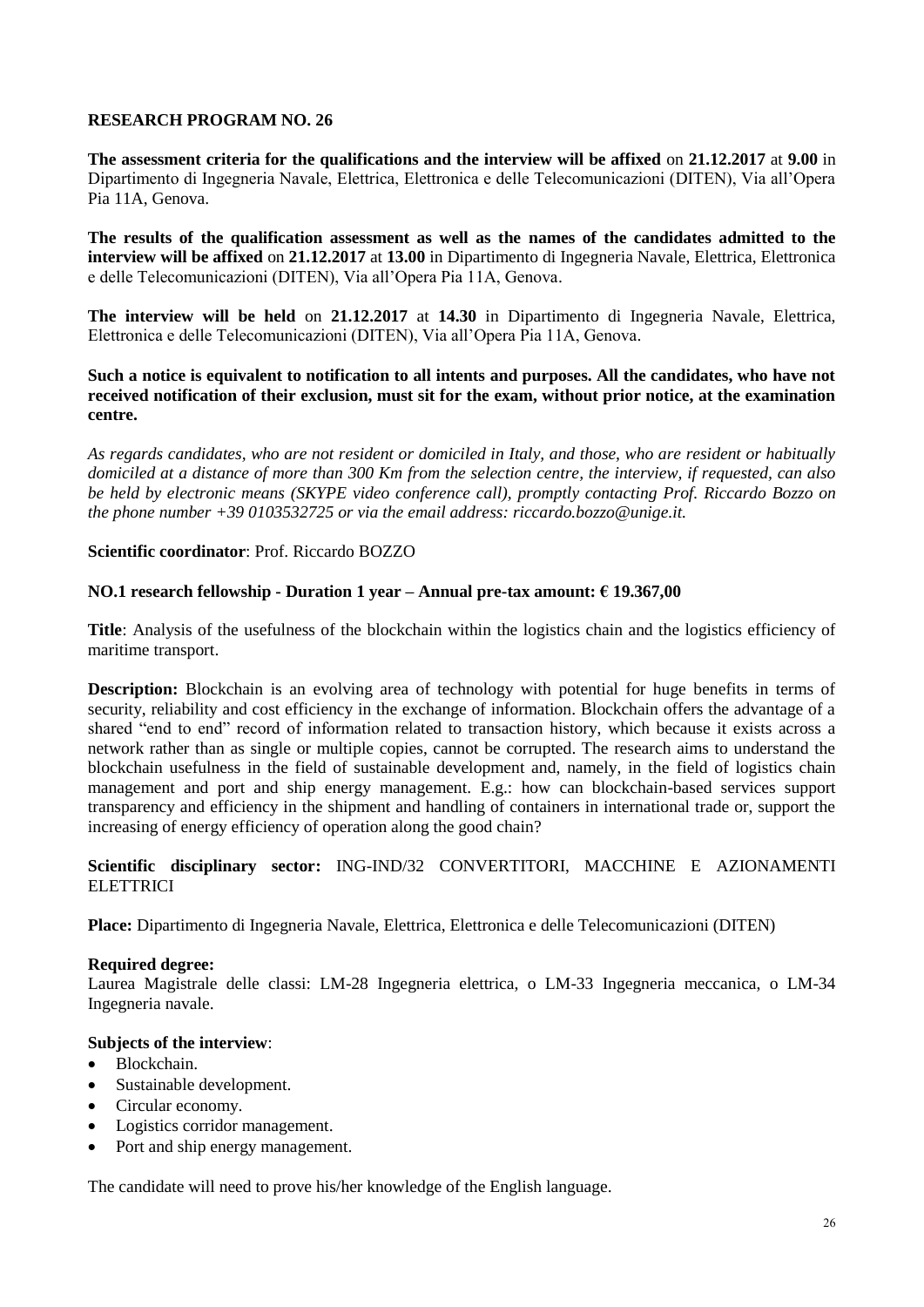**The assessment criteria for the qualifications and the interview will be affixed** on **23.1.2018** at **9.30** in Dipartimento di Ingegneria Navale, Elettrica, Elettronica e delle Telecomunicazioni (DITEN), Via all'Opera Pia 11A, Genova.

**The results of the qualification assessment as well as the names of the candidates admitted to the interview will be affixed** on **23.1.2018** at **13.00** in Dipartimento di Ingegneria Navale, Elettrica, Elettronica e delle Telecomunicazioni (DITEN), Via all'Opera Pia 11A, Genova.

**The interview will be held** on **23.1.2018** at **14.30** in Dipartimento di Ingegneria Navale, Elettrica, Elettronica e delle Telecomunicazioni (DITEN), Via all'Opera Pia 11A, Genova.

# **Scientific coordinator**: Prof. Daniele CAVIGLIA

# **NO.1 research fellowship - Duration 1 year – Annual pre-tax amount: € 27.133,00**

**Title:** Study of detailed space-time rainfall maps, estimated via a network of microwave rain sensors.

**Description:** The activity will concern the study of detailed space-time rainfall maps, estimated via a network of microwave rain sensors located in a mountain environment. The final goal will be the characterization of such a system which, on the basis of the detection of the attenuation suffered by microwave links (earth or satellite), will provide an estimate of the rain intensity present in the survey territory. Such an activity will comprise the analysis of the quality of such data in relation to the specificity of the phenomena and the development of methods for improving the measurement through an experimental campaign of comparison with the data provided by traditional systems already deployed. The activity will be carried out under the INTERREG V-A France-Italy research project ALCOTRA 2014-2020 CONCERT-EAUX.

# **Scientific disciplinary sector:** ING-INF/01 ELETTRONICA

**Place:** Dipartimento di Ingegneria Navale, Elettrica, Elettronica e delle Telecomunicazioni (DITEN)

# **Required degree:**

Dottorato di Ricerca in Ingegneria Elettronica, Informatica, della Robotica e delle Telecomunicazioni, o Dottorato di Ricerca in Monitoraggio dei Sistemi e Gestione dei Rischi Ambientali, o Dottorato di Ricerca in Fluidodinamica e Processi dell'Ingegneria Ambientale

- Sensor networks for rainfall intensity measurement.
- Data quality control procedures.
- Methods of comparative analysis of areal and punctual measurements obtained from sensors with different technologies.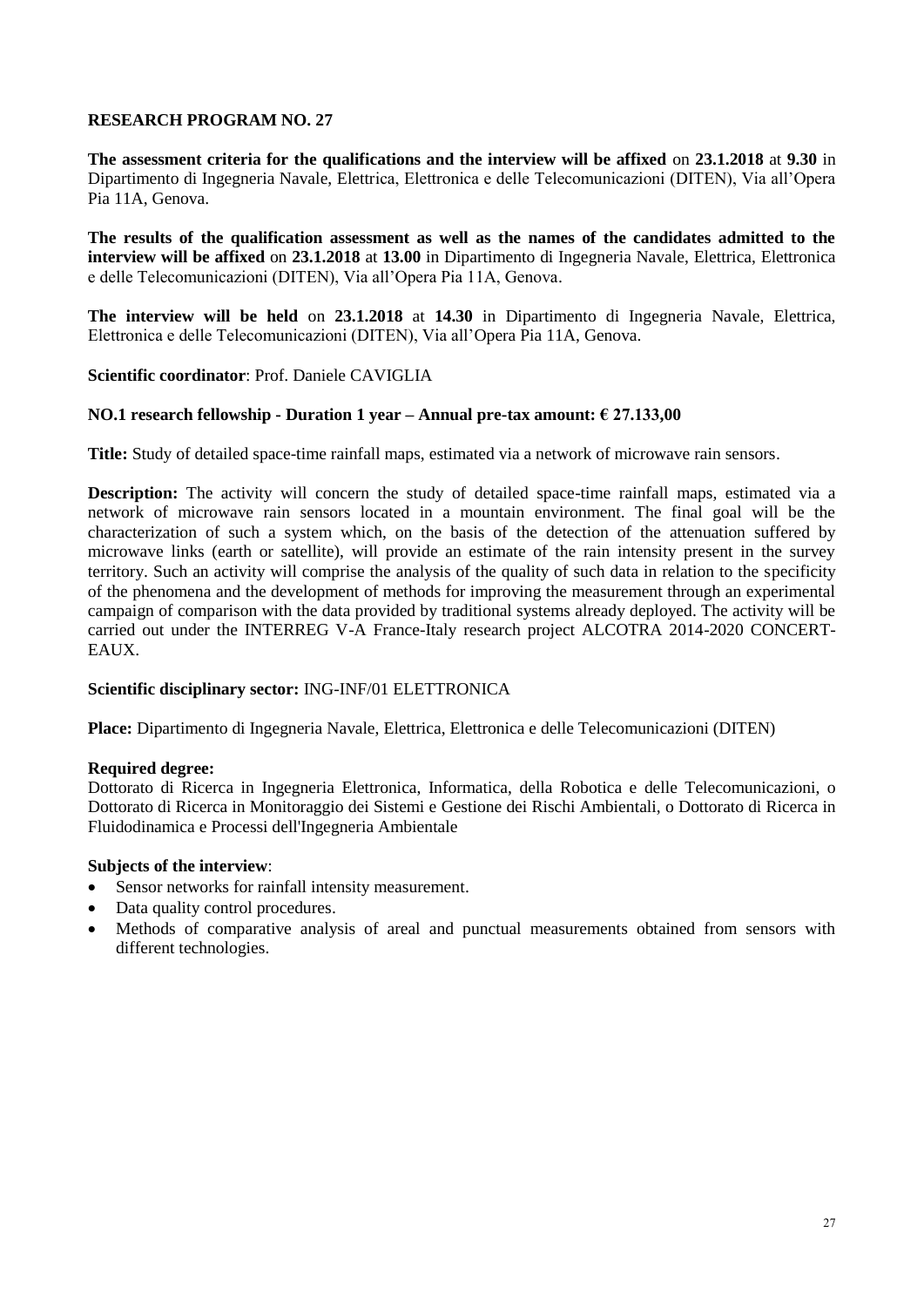**The assessment criteria for the qualifications and the interview will be affixed** on **21.12.2017** at **10.00** in Dipartimento di Ingegneria Navale, Elettrica, Elettronica e delle Telecomunicazioni (DITEN), Via all'Opera Pia 11A, Genova.

**The results of the qualification assessment as well as the names of the candidates admitted to the interview will be affixed** on **21.12.2017** at **13.00** in Dipartimento di Ingegneria Navale, Elettrica, Elettronica e delle Telecomunicazioni (DITEN), Via all'Opera Pia 11A, Genova.

**The interview will be held** on **21.12.2017** at **16.00** in Dipartimento di Ingegneria Navale, Elettrica, Elettronica e delle Telecomunicazioni (DITEN), Via all'Opera Pia 11A, Genova.

**Such a notice is equivalent to notification to all intents and purposes. All the candidates, who have not received notification of their exclusion, must sit for the exam, without prior notice, at the examination centre.**

**Scientific coordinator**: Prof. Matteo PASTORINO

# **NO.1 research fellowship - Duration 1 year – Annual pre-tax amount: € 19.367,00**

**Title**: Inversion methods for ultra-wideband through-the-wall imaging.

**Description:** The present project is devoted to study numerical methods for the inversion of data in ultrawide band (UWB) "through-the-wall" imaging for security applications. The target is to develop innovative methods for inverting the electromagnetic field dara received by the antenna system in the presence of a stratified medium and allowing to image the scenario behind the wall. The project to be developed will include an analysis of the state of the art in the field of microwave imaging and a phase in which the optimal solutions for the above mentioned problem are defined. Finally, the most interesting methods will be implemented and the obtained results will be properly validated.

# **Scientific disciplinary sector:** ING-INF/02 CAMPI ELETTROMAGNETICI

**Place:** Dipartimento di Ingegneria Navale, Elettrica, Elettronica e delle Telecomunicazioni (DITEN)

#### **Required degree:**

Laurea V.O. in: Ingegneria Elettronica, o Ingegneria delle Telecomunicazioni, o Ingegneria Informatica, o Ingegneria Biomedica, o Ingegneria medica.

Laurea Specialistica delle classi: 26/S Ingegneria biomedica, o 29/S Ingegneria dell'automazione, o 30/S Ingegneria delle Telecomunicazioni, o 32/S Ingegneria elettronica, o 35/S Ingegneria informatica.

Laurea Magistrale delle classi: LM-21 Ingegneria biomedica, o LM-25 Ingegneria dell'automazione, o LM-26 Ingegneria della sicurezza, o LM-27 Ingegneria delle Telecomunicazioni, o LM-29 Ingegneria elettronica, LM-32 Ingegneria informatica.

#### **Subjects of the interview**:

Propagation and radiation of electromagnetic waves.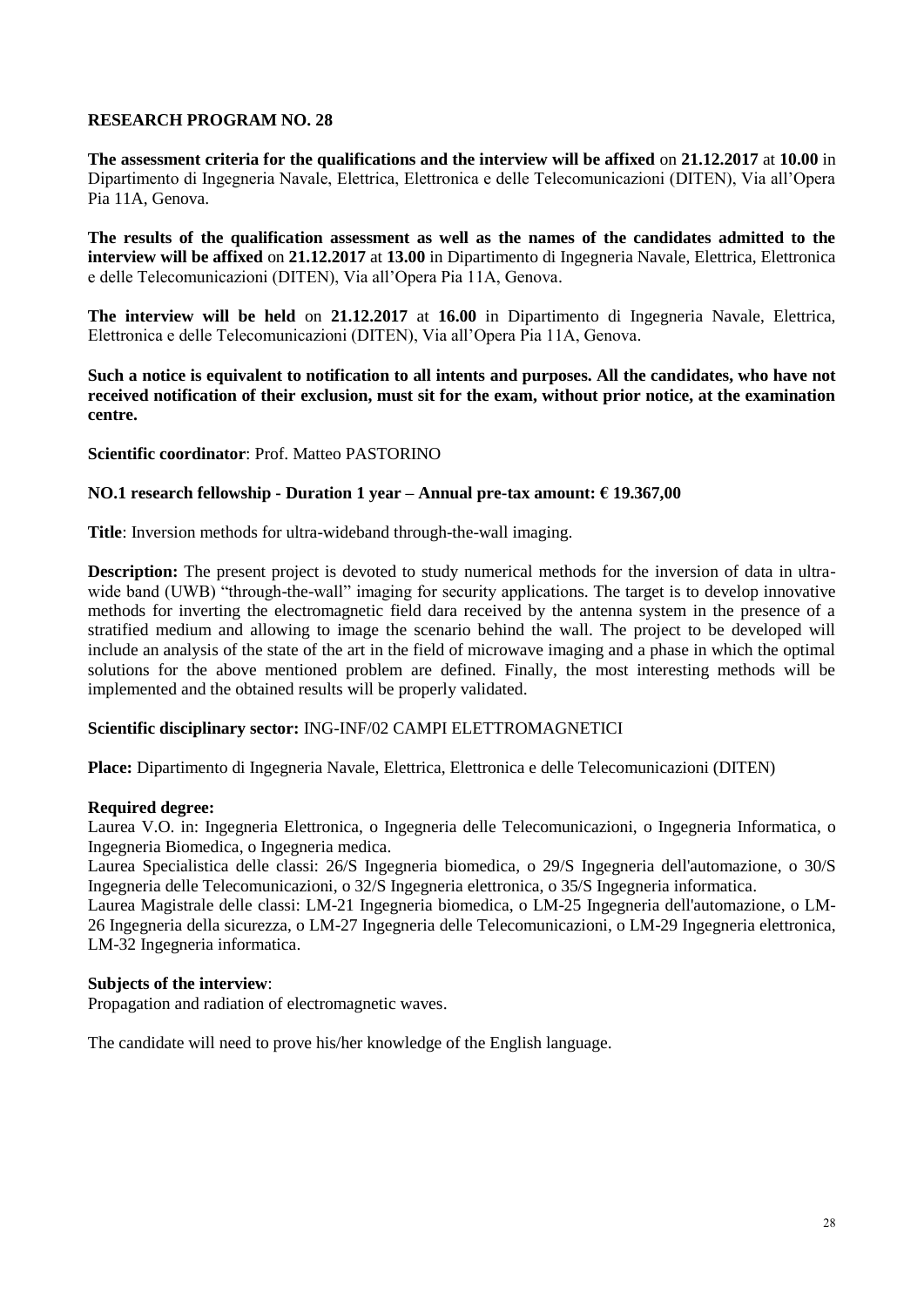**The assessment criteria for the qualifications and the interview will be affixed** on **22.12.2017** at **8.00** in Dipartimento di Informatica, bioingegneria, robotica e ingegneria dei sistemi (DIBRIS), Via all'Opera Pia 13, Genova.

**The results of the qualification assessment as well as the names of the candidates admitted to the interview will be affixed** on **22.12.2017** at **11.00** in Dipartimento di Informatica, bioingegneria, robotica e ingegneria dei sistemi (DIBRIS), Via all'Opera Pia 13, Genova.

**The interview will be held** on **22.12.2017** at **11.10** in Dipartimento di Informatica, bioingegneria, robotica e ingegneria dei sistemi (DIBRIS), Via all'Opera Pia 13, Genova.

#### **Such a notice is equivalent to notification to all intents and purposes. All the candidates, who have not received notification of their exclusion, must sit for the exam, without prior notice, at the examination centre.**

*As regards candidates, who are not resident or domiciled in Italy, and those, who are resident or habitually domiciled at a distance of more than 300 Km from the selection centre, the interview, if requested, can also be held by electronic means (SKYPE video conference call), promptly contacting Prof. Antonio Sgorbissa on the phone number +39 0103532706 or via the email address: antonio.sgorbissa@unige.it.*

# **Scientific coordinator**: Prof. Antonio SGORBISSA

# **NO.1 research fellowship - Duration 1 year – Annual pre-tax amount: € 23.250,00**

**Title**: Development, system level integration and testing in the CARESSES project.

**Description:** The project focusses on the integration of the cultural knowledge base developed in the CARESSES project in the overall systems' architecture, using the universAAL framework for coordination and communication among the main system's components and the NaoQi APIs for the sensorimotor control of the humanoid robot Pepper.

The activity will be focussing not only on development and integration, but also on the technical coordination of the CARESSES technological partners, to the end of developing a number of demonstration setups with increased complexity through the usage of tools for collaborative software development.

#### **Scientific disciplinary sector:** ING-INF/05 SISTEMI DI ELABORAZIONE DELLE INFORMAZIONI

**Place:** Dipartimento di Informatica, bioingegneria, robotica e ingegneria dei sistemi (DIBRIS)

# **Required degree:**

Laurea Specialistica della classe 35/S Ingegneria Informatica. Laurea Magistrale della classe LM-32 Ingegneria Informatica.

# **Subjects of the interview**:

- Software integration in the universAAL framework.
- Sensorimotor control of a robot using NaoQi.
- Cloud systems for speech recognition.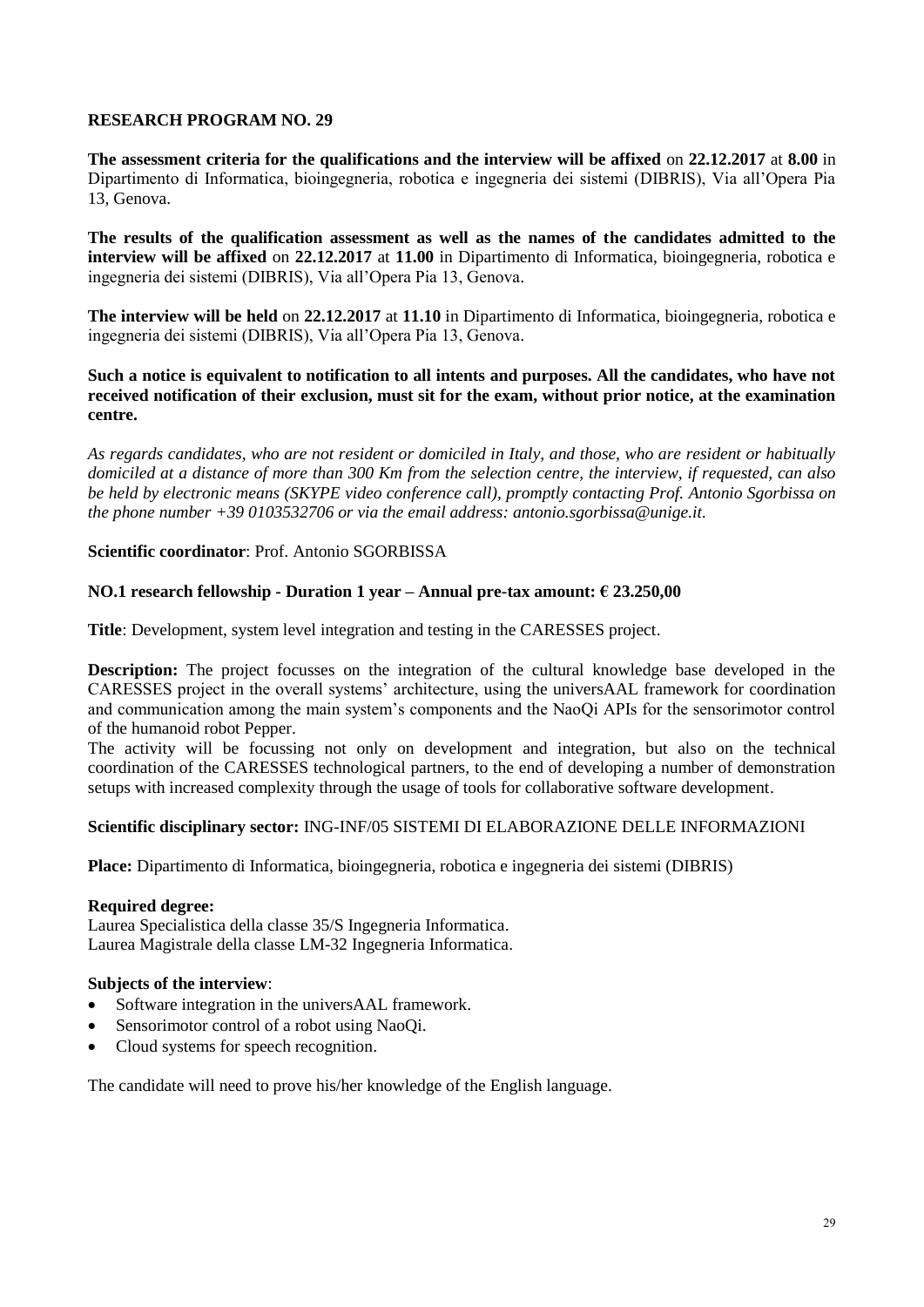**The assessment criteria for the qualifications and the interview will be affixed** on **22.12.2017** at **13.30** in Dipartimento di Informatica, bioingegneria, robotica e ingegneria dei sistemi (DIBRIS), Via all'Opera Pia 13, Genova.

**The results of the qualification assessment as well as the names of the candidates admitted to the interview will be affixed** on **22.12.2017** at **16.30** in Dipartimento di Informatica, bioingegneria, robotica e ingegneria dei sistemi (DIBRIS), Via all'Opera Pia 13, Genova.

**The interview will be held** on **22.12.2017** at **16.40** in Dipartimento di Informatica, bioingegneria, robotica e ingegneria dei sistemi (DIBRIS), Via all'Opera Pia 13, Genova.

# **Such a notice is equivalent to notification to all intents and purposes. All the candidates, who have not received notification of their exclusion, must sit for the exam, without prior notice, at the examination centre.**

*As regards candidates, who are not resident or domiciled in Italy, and those, who are resident or habitually domiciled at a distance of more than 300 Km from the selection centre, the interview, if requested, can also be held by electronic means (SKYPE video conference call), promptly contacting Prof. Antonio Sgorbissa on the phone number +39 0103532706 or via the email address: antonio.sgorbissa@unige.it.* 

# **Scientific coordinator**: Prof. Antonio SGORBISSA

# **NO.1 research fellowship - Duration 1 year – Annual pre-tax amount: € 27.133,00**

**Title**: Implementation and testing of a cultural knowledge base in CARESSES for robot sensorimotor control.

**Description:** The project focusses on the implementation in CARESSES of the cultural knowledge base that will be used to encode the knowledge produced by experts in Transcultural Nursing, and the usage of such knowledge for the robot's sensorimotor control. To this end, it will be required to implement software modules and libraries allowing the system to interact with the most popular frameworks for knowledge representation, such as OWL-2 ontologies, SWRL rules, Bayesian networks implemented in Netica (or with similar tools), and make such software modules easy to be integrated in the overall system's architecture for the acquisition and processing of sensor data, and their usage in control algorithms. A particular attention will be payed to the testing phase in view of the following deployment and testing phase in a real environment, that is due in the second half of the project.

# **Scientific disciplinary sector:** ING-INF/05 SISTEMI DI ELABORAZIONE DELLE INFORMAZIONI

**Place:** Dipartimento di Informatica, bioingegneria, robotica e ingegneria dei sistemi (DIBRIS)

#### **Required degree:**

Dottorato di ricerca nelle seguenti aree: Ingegneria Elettronica, o Informatica, o Robotica, o Ingegneria dei Microsistemi, o Meccatronica.

# **Subjects of the interview**:

- Java and Python programming.
- Development of ontologies through OWL-2 APIs and SWRL rules.
- Implementation of Bayesian networks.
- Sensorimotor control of a robot with NaoQi.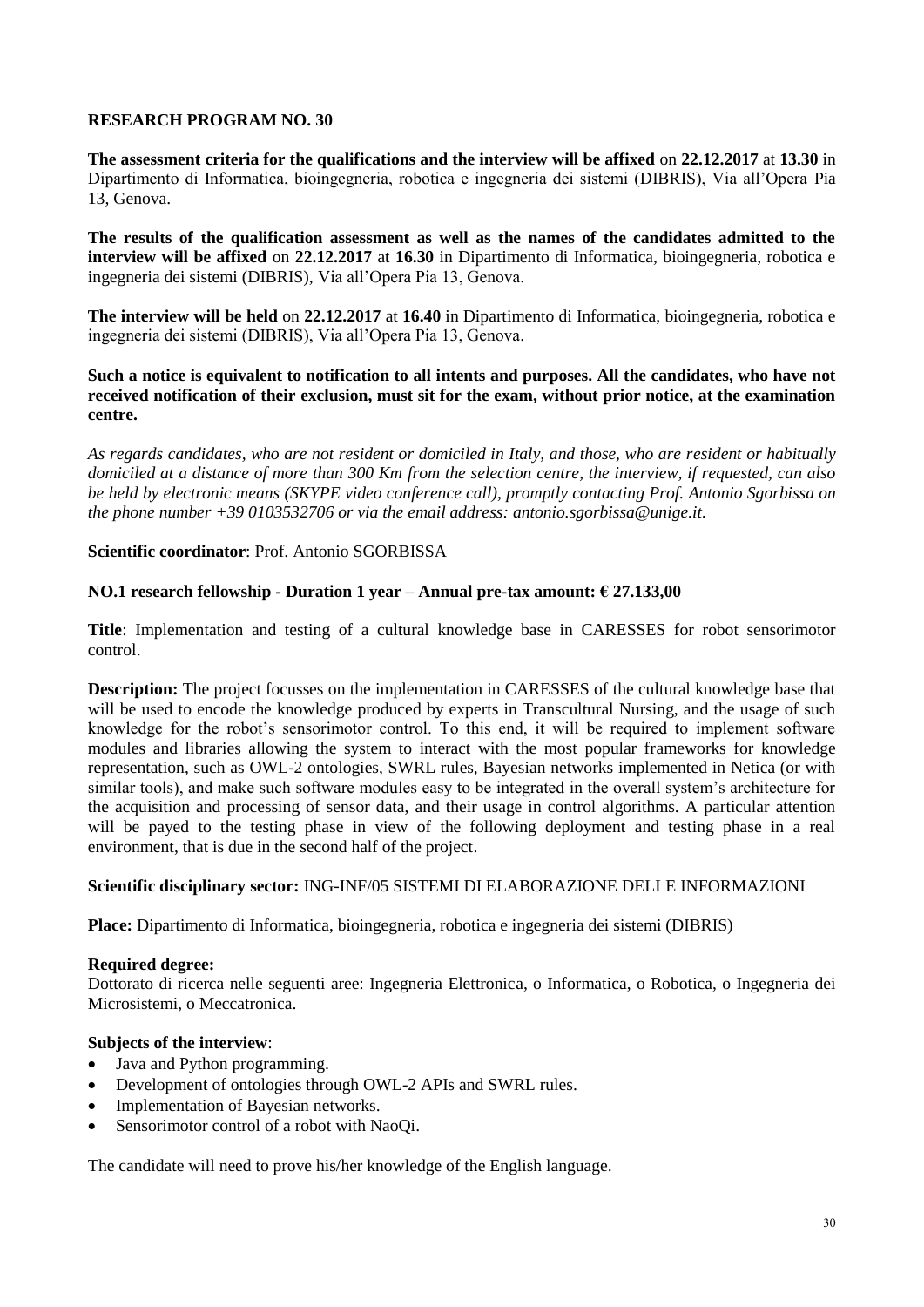**The assessment criteria for the qualifications and the interview will be affixed** on **8.1.2018** at **8.00** in Dipartimento di Informatica, bioingegneria, robotica e ingegneria dei sistemi (DIBRIS), Via all'Opera Pia 13, Genova.

**The results of the qualification assessment as well as the names of the candidates admitted to the interview will be affixed** on **8.1.2018** at **11.00** in Dipartimento di Informatica, bioingegneria, robotica e ingegneria dei sistemi (DIBRIS), Via all'Opera Pia 13, Genova.

**The interview will be held** on **8.1.2018** at **11.10** in Dipartimento di Informatica, bioingegneria, robotica e ingegneria dei sistemi (DIBRIS), Via all'Opera Pia 13, Genova.

#### **Such a notice is equivalent to notification to all intents and purposes. All the candidates, who have not received notification of their exclusion, must sit for the exam, without prior notice, at the examination centre.**

*As regards candidates, who are not resident or domiciled in Italy, and those, who are resident or habitually domiciled at a distance of more than 300 Km from the selection centre, the interview, if requested, can also be held by electronic means (SKYPE video conference call), promptly contacting Prof. Antonio Sgorbissa on the phone number +39 0103532706 or via the email address: antonio.sgorbissa@unige.it.* 

# **Scientific coordinator**: Prof. Antonio SGORBISSA

# **NO.1 research fellowship - Duration 1 year – Annual pre-tax amount: € 27.133,00**

**Title**: Culturally-competent Human-Robot Interaction in CARESSES.

**Description:** The project focusses on the extraction of information from the guidelines produced by Transcultural Nursing experts, and the investigation of different methodologies that are available for encoding such information in a formalism that can be used by the robot. To this end, it will be necessary to consider the most popular frameworks for knowledge representation, such as ontologies with rules as well as Bayesian and fuzzy representation and reasoning. Finally, it will be required to investigate how relevant information might be acquired by the robot itself in real-time, possibly by using distributed and wearable sensors within a smart environment.

# **Scientific disciplinary sector:** ING-INF/05 SISTEMI DI ELABORAZIONE DELLE INFORMAZIONI

**Place:** Dipartimento di Informatica, bioingegneria, robotica e ingegneria dei sistemi (DIBRIS)

# **Required degree:**

Dottorato di ricerca nelle seguenti aree: Ingegneria Elettronica, o Informatica, o Robotica.

# **Subjects of the interview**:

- Cultural factors in robotics.
- Pros and cons of different frameworks for knowledge representation.
- Test and validation of technologies for Human-Robot Interaction.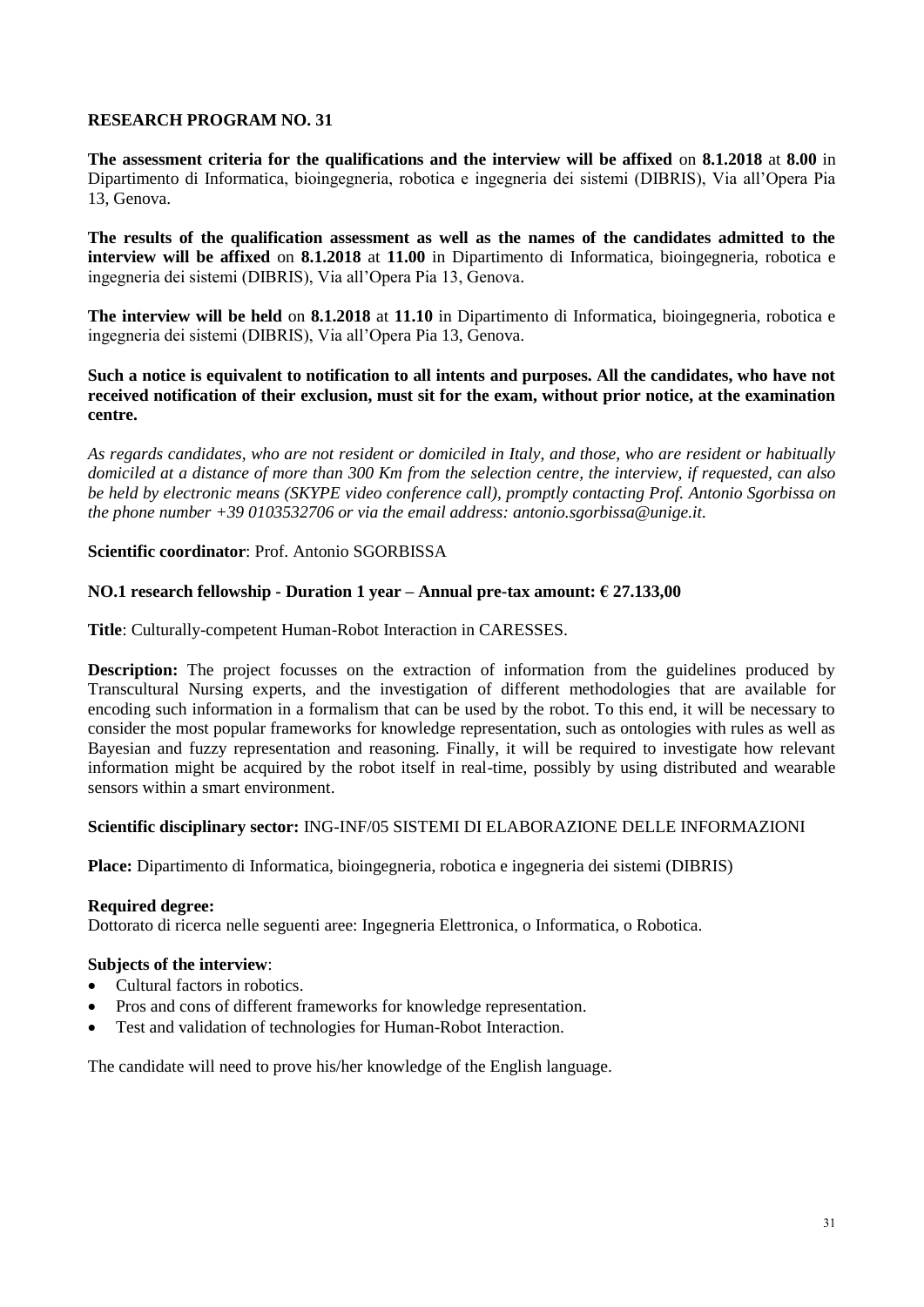**The assessment criteria for the qualifications and the interview will be affixed** on **22.12.2017** at **8.00** in Dipartimento di Informatica, bioingegneria, robotica e ingegneria dei sistemi (DIBRIS), Via all'Opera Pia 13, Genova.

**The results of the qualification assessment as well as the names of the candidates admitted to the interview will be affixed** on **22.12.2017** at **14.00** in Dipartimento di Informatica, bioingegneria, robotica e ingegneria dei sistemi (DIBRIS), Via all'Opera Pia 13, Genova.

**The interview will be held** on **22.12.2017** at **16.00** in Dipartimento di Informatica, bioingegneria, robotica e ingegneria dei sistemi (DIBRIS), Via all'Opera Pia 13, Genova.

**Such a notice is equivalent to notification to all intents and purposes. All the candidates, who have not received notification of their exclusion, must sit for the exam, without prior notice, at the examination centre.**

#### **Scientific coordinator**: Prof.ssa Maura CASADIO

#### **NO.1 research fellowship - Duration 1 year – Annual pre-tax amount: € 19.367,00**

**Title**: Development and validation of devices and methods to evaluate and treat sensory deficits in subjects with neurological diseases.

**Description:** Many neurological diseases impair the somatosensory and the motor systems. The impairment of the ability to perceive a sensory stimulation has a very important impact on daily-life activity. While several different technologies are used in the clinical practice to investigate motion, the evaluation and rehabilitation of sensory function have received less attention and is tested with qualitative clinical scales. Nevertheless, several studies highlighted that the training of the somatosensory system and the proprioceptive sense is also a therapy for improving impaired motor function. This project will aim at filling this gap by designing developing and testing new devices and protocols to evaluate and treat sensory ability with a special focus on tactile perception and deep sensitivity.

# **Scientific disciplinary sector:** ING-INF/06 BIOINGEGNERIA ELETTRONICA E INFORMATICA

**Place:** Dipartimento di Informatica, bioingegneria, robotica e ingegneria dei sistemi (DIBRIS)

#### **Required degree:**

Laurea Magistrale della classe LM-21 Ingegneria biomedica.

#### **Subjects of the interview**:

- Robotics, signal processing, biomedical data analysis.
- Neurophysiology, Stroke, Multiple Sclerosis.
- Sensory deficits, sensory substitution.

The candidate will need to prove his/her knowledge of the English language (minimum level B2).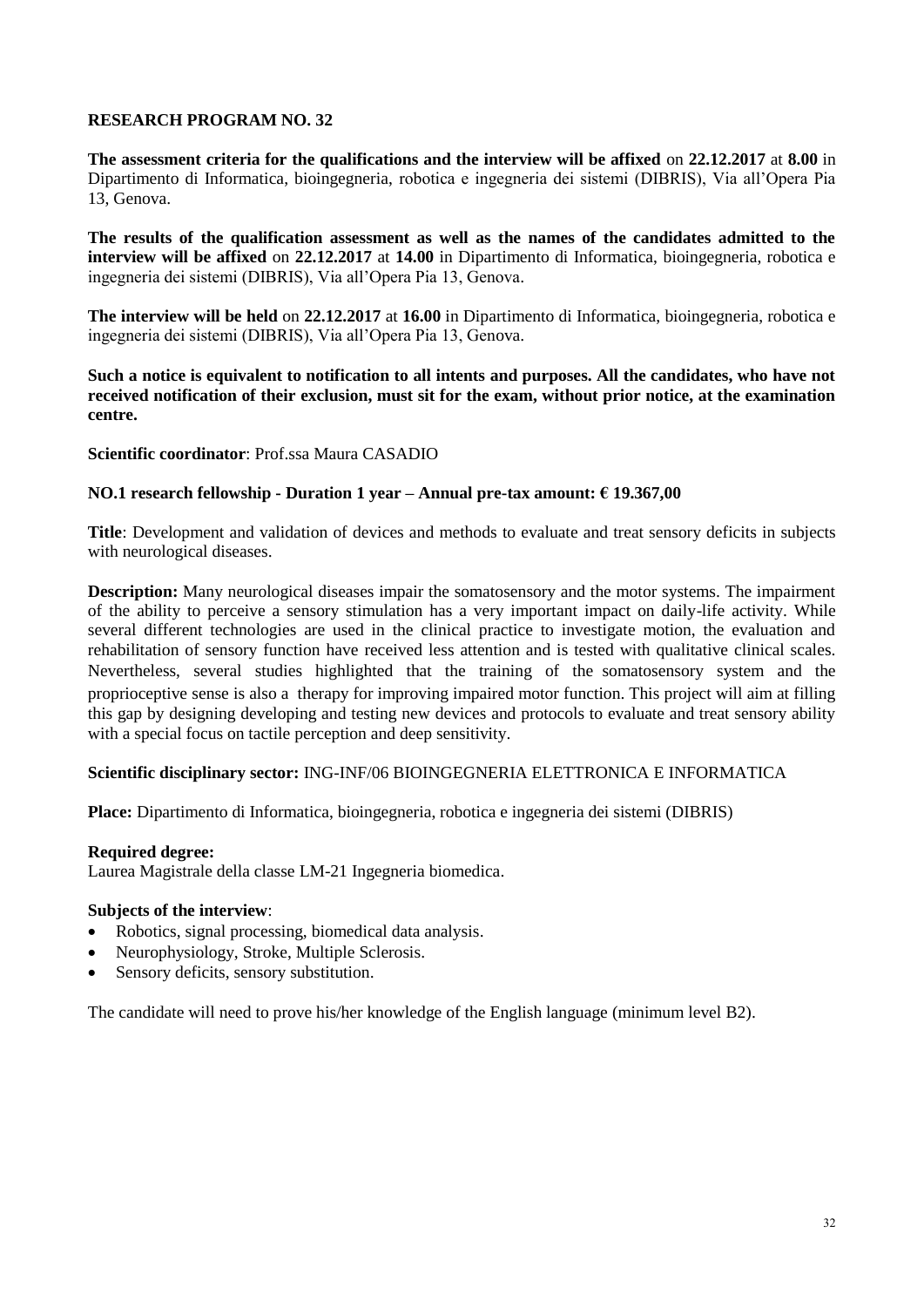**The assessment criteria for the qualifications and the interview will be affixed** on **21.12.2017** at **9.00** in Dipartimento di Informatica, bioingegneria, robotica e ingegneria dei sistemi (DIBRIS), Via Opera Pia 13, Genova.

**The results of the qualification assessment as well as the names of the candidates admitted to the interview will be affixed** on **21.12.2017** at **12.00** in Dipartimento di Informatica, bioingegneria, robotica e ingegneria dei sistemi (DIBRIS), Via Opera Pia 13, Genova.

**The interview will be held** on **21.12.2017** at **12.30** in Dipartimento di Informatica, bioingegneria, robotica e ingegneria dei sistemi (DIBRIS), Via Opera Pia 13, Genova.

# **Such a notice is equivalent to notification to all intents and purposes. All the candidates, who have not received notification of their exclusion, must sit for the exam, without prior notice, at the examination centre.**

*As regards candidates, who are not resident or domiciled in Italy, and those, who are resident or habitually domiciled at a distance of more than 300 Km from the selection centre, the interview, if requested, can also be held by electronic means (SKYPE video conference call), promptly contacting Prof. Paolo Massobrio on the phone number: +39 0103532761 oppure via the email address: paolo.massobrio@unige.it.*

# **Scientific coordinator**: Prof. Paolo MASSOBRIO

# **NO.2 research fellowships - Duration 1 year – Annual pre-tax amount: € 19.367,00**

**Title**: Advanced software tools for data analysis of multi-well high-density MEA system.

**Description:** The research is part of wider project for the development of a multi-well device for noninvasive in-vitro drug discovery. The tool will consist of 24 wells, each integrating the 3Brain's highresolution chip featuring 4096 microsensors capable to record spiking activity from thousands of neurons. Wells will host neuronal networks obtained from human-derived iPS cells and forming a so-called "minibrain", a simplified model of the brain that can be studied to find treatments for neurodegenerative diseases. The current research package focuses on developing sophisticated software tools to acquire electrophysiological data from neurons and to provide statistical and data reduction methods that extrapolate meaningful information.

# **Scientific disciplinary sector:** ING-INF/06 BIOINGEGNERIA ELETTRONICA E INFORMATICA

**Place:** Dipartimento di Informatica, bioingegneria, robotica e ingegneria dei sistemi (DIBRIS)

# **Required degree:**

Laurea Magistrale delle classi: LM-17 Fisica, o LM-18 Informatica, o LM-21 Ingegneria biomedica, o LM-32 Ingegneria informatica, o LM-44 Modellistica matematico-fisica per l'ingegneria.

# **Subjects of the interview**:

- Multi-channels acquisition systems.
- Methods and software techniques for data management and neural signal analysis.
- Information theory and statistical inference.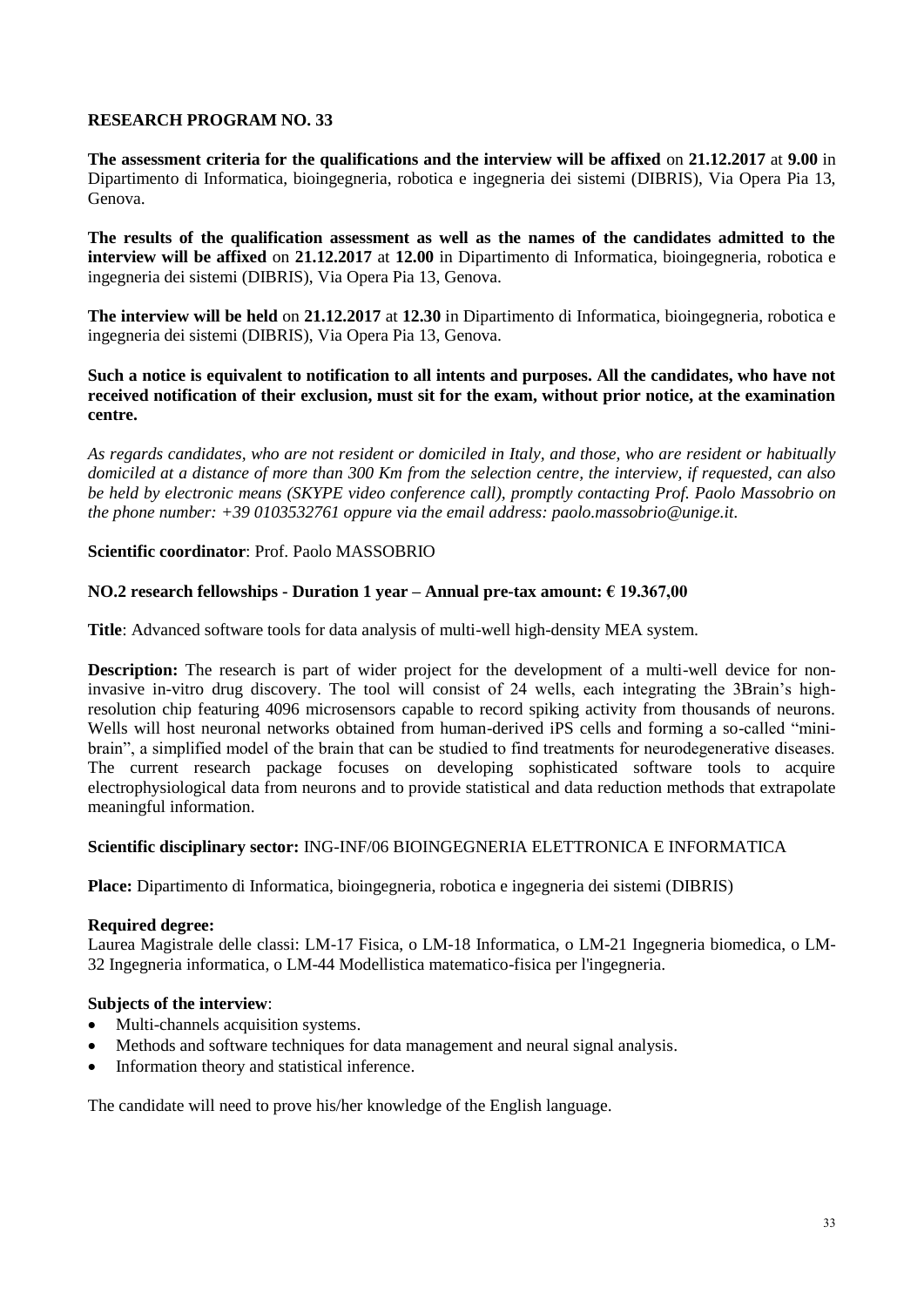# **SCIENTIFIC DISCIPLINARY AREA: LAW**

# **RESEARCH PROGRAM NO. 34**

**The assessment criteria for the qualifications and the interview will be affixed** on **21.12.2017** at **9.00** in Dipartimento di Giurisprudenza, Sezione di Diritto Internazionale e della Navigazione, 3° piano, scala B, Via Balbi 22/7B, Genova.

**The results of the qualification assessment as well as the names of the candidates admitted to the interview will be affixed** on **21.12.2017** at **12.00** in Dipartimento di Giurisprudenza, Sezione di Diritto Internazionale e della Navigazione, 3° piano, scala B, Via Balbi 22/7B, Genova.

**The interview will be held** on **21.12.2017** at **15.00** in Dipartimento di Giurisprudenza, Sezione di Diritto Internazionale e della Navigazione, 3° piano, scala B, Via Balbi 22/7B, Genova.

# **Such a notice is equivalent to notification to all intents and purposes. All the candidates, who have not received notification of their exclusion, must sit for the exam, without prior notice, at the examination centre.**

*As regards candidates, who are not resident or domiciled in Italy, and those, who are resident or habitually domiciled at a distance of more than 300 Km from the selection centre, the interview, if requested, can also be held by electronic means (SKYPE video conference call), promptly contacting Prof.ssa Paola Ivaldi on the phone number: +39 0102099976 oppure via the email address: paola.ivaldi@unige.it.*

# **Scientific coordinator**: Prof.ssa Paola IVALDI

# **NO.1 research fellowship - Duration 1 year – Annual pre-tax amount: € 19.367,00**

**Title**: Private International Law and the Internet: state of the art and development prospects.

**Description:** The present research aims at analyzing the application of private international law rules in the context of cyberspace, with specific reference to the issues raised by the de-territorialisation of such "space" as well as to its impact upon the functioning of the connecting criteria employed by conflict-of-law rules based on the localization of one or more elements of the case. In this view, the assegnista (1) will first be engaged in a preliminary survey of the relevant case-law both national and of the European Court of Justice, with a view to (2) assessing the consistency of the solutions thereby accepted with the need for foreseeability of the applicable law and of the competent jurisdiction, as well as to (3) identifying possible normative and/or interpretative solutions capable of ensuring an effective and satisfactory coordination between different legal systems in the matter at issue.

# **Scientific disciplinary sector:** IUS/13 DIRITTO INTERNAZIONALE

**Place:** Dipartimento di Giurisprudenza

# **Required degree:**

Laurea V.O. in Giurisprudenza. Laurea Specialistica delle classi: 22/S Giurisprudenza, o 102/S Teoria e tecniche della normazione e dell'informazione giuridica. Laurea Magistrale della classe LMG/01 Giurisprudenza.

# **Subjects of the interview**:

- Private International Law.
- International Law and the Internet.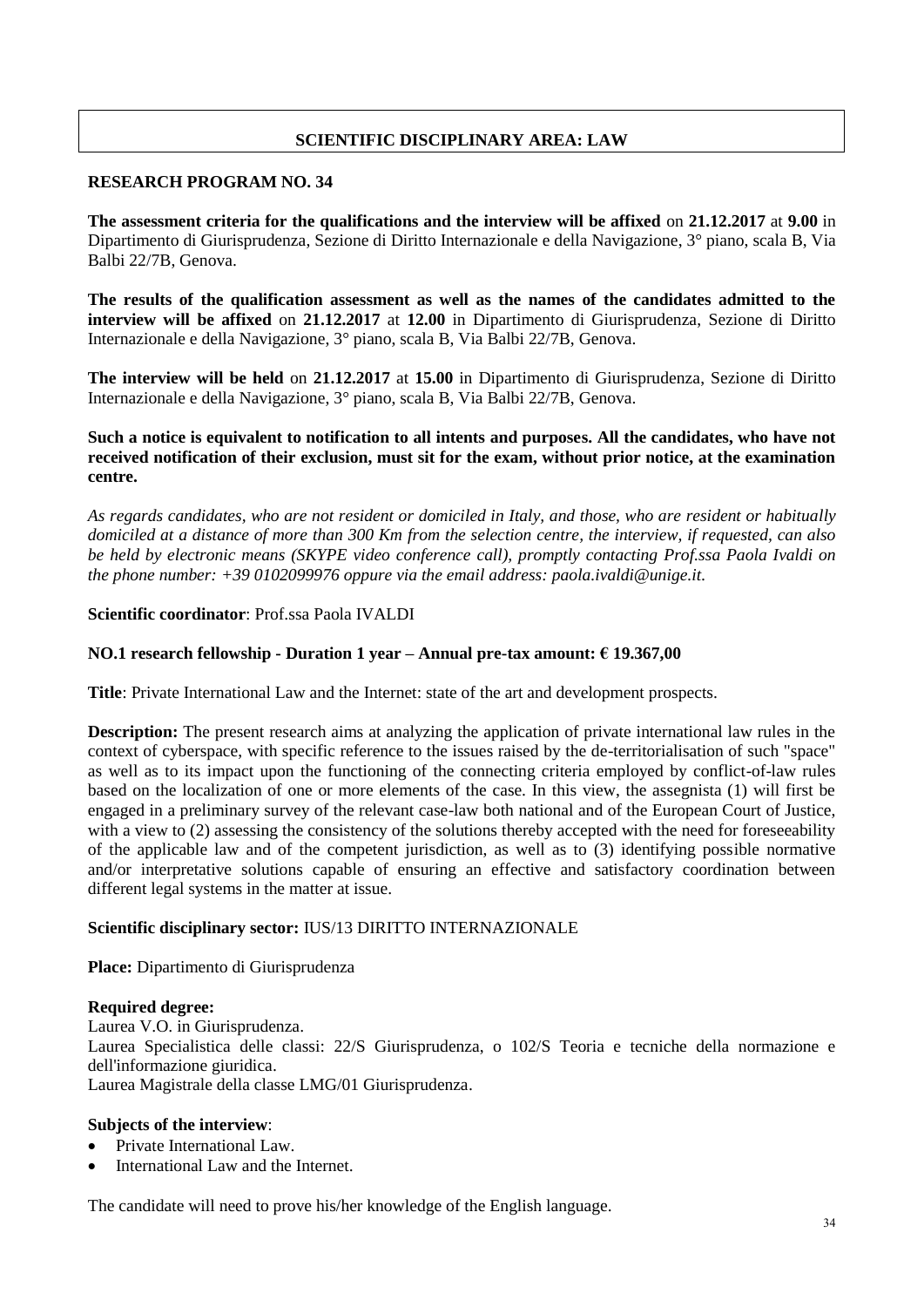**The assessment criteria for the qualifications and the interview will be affixed** on **21.12.2017** at **9.00** in Dipartimento di Scienze Politiche (DISPO), Sezione di Diritto Internazionale, torre ovest, 2° piano, Piazzale Emanuele Brignole 3A, Genova.

**The results of the qualification assessment as well as the names of the candidates admitted to the interview will be affixed** on **21.12.2017** at **12.00** in Dipartimento di Scienze Politiche (DISPO), Sezione di Diritto Internazionale, torre ovest, 2° piano, Piazzale Emanuele Brignole 3A, Genova.

**The interview will be held** on **21.12.2017** at **15.00** in Dipartimento di Scienze Politiche (DISPO), Sezione di Diritto Internazionale, torre ovest, 2° piano, Piazzale Emanuele Brignole 3A, Genova.

**Such a notice is equivalent to notification to all intents and purposes. All the candidates, who have not received notification of their exclusion, must sit for the exam, without prior notice, at the examination centre.**

*As regards candidates, who are not resident or domiciled in Italy, and those, who are resident or habitually domiciled at a distance of more than 300 Km from the selection centre, the interview, if requested, can also be held by electronic means (SKYPE video conference call), promptly contacting Prof.ssa Ilaria Queirolo on the phone number: +39 01020951186 oppure via the email address: ilaria.queirolo@unige.it.*

# **Scientific coordinator**: Prof.ssa Ilaria QUEIROLO

# **NO.1 research fellowship - Duration 1 year – Annual pre-tax amount: € 19.367,00**

**Title**: Best interests of the child in international abduction cases with particular attention to the German experience. The Voice Of the Child in international child abductions in Europe (VOICE) JUST-JCOO-CIVI-AG-2016-764206.

**Description:** Within the EU Project The Voice Of the Child in international child abductions in Europe (VOICE) JUST-JCOO-CIVI-AG-2016-764206, the "assegnista" will conduct research activity concerning the notion of "best interests of the child" by collecting and analyzing the relevant international case law, with particular reference to German and UK law. The "assegnista" will also participate in the other project's activities, particularly focusing on the organization of training modules for legal professionals, in the field of best interests of the child. To this purpose, the "assegnista" will study the needs of legal professionals, also interviewing German judges, and will cooperate in drafting guidelines for the training modules.

# **Scientific disciplinary sector:** IUS/13 DIRITTO INTERNAZIONALE

**Place:** Dipartimento di Scienze Politiche (DISPO)

# **Required degree:**

Laurea V.O. in: Giurisprudenza, o Scienze internazionali e diplomatiche

Laurea magistrale delle classi: LMG/01 Giurisprudenza, o LM-52 Relazioni internazionali, o LM-90 Studi europei.

# **Subjects of the interview**:

- European private and procedural international law in civil and commercial matters.
- Regulation EC 2201/2003.
- 1980 Hague Convention on civil aspects of international child abduction.
- Directive EC 2008/52.
- Family law.
- Fundamental rights of the child.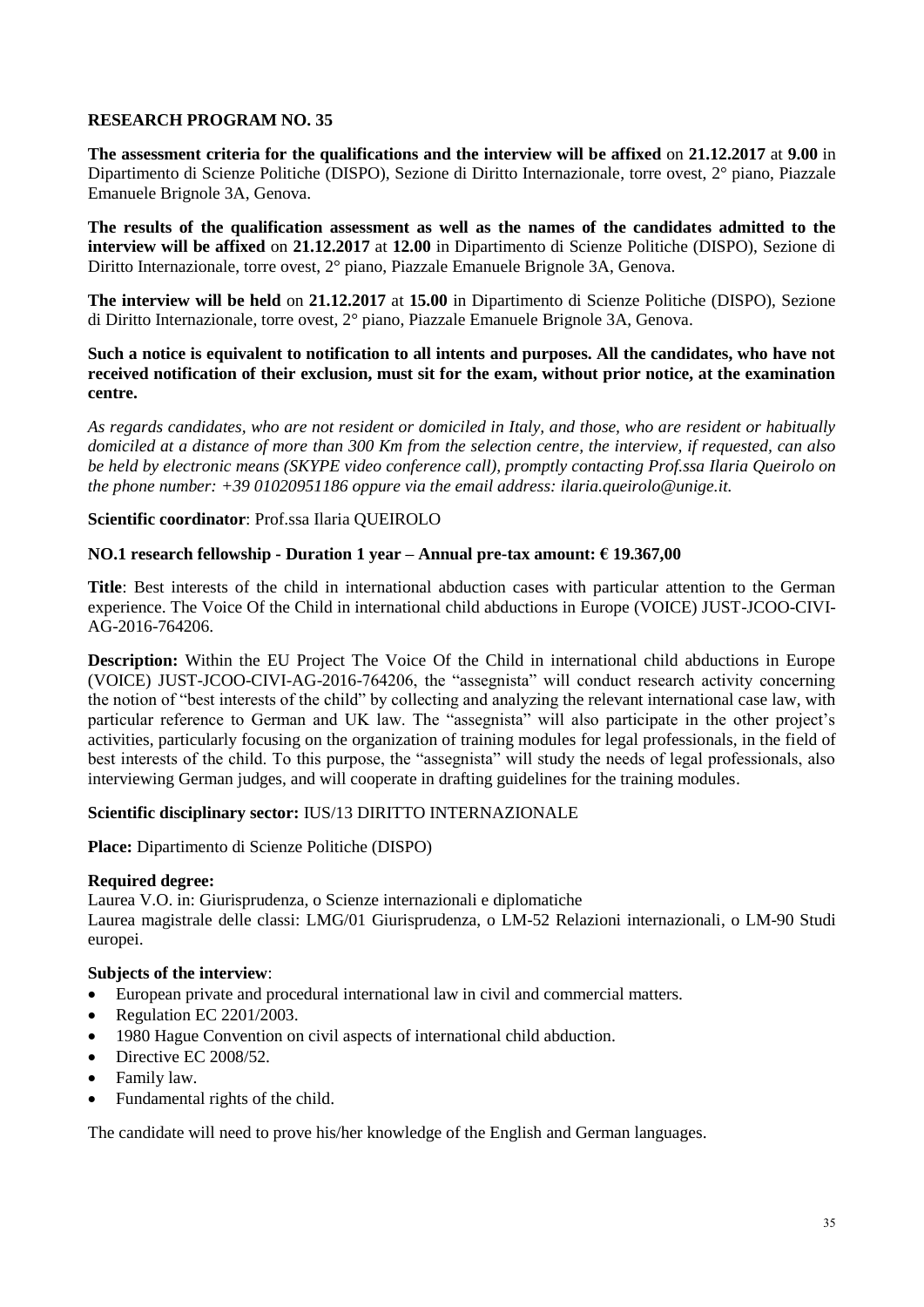**The assessment criteria for the qualifications and the interview will be affixed** on **22.12.2017** at **9.00** in Dipartimento di Scienze Politiche (DISPO), Sezione di Diritto Internazionale, torre ovest, 2° piano, Piazzale Emanuele Brignole 3A, Genova.

**The results of the qualification assessment as well as the names of the candidates admitted to the interview will be affixed** on **22.12.2017** at **12.00** in Dipartimento di Scienze Politiche (DISPO), Sezione di Diritto Internazionale, torre ovest, 2° piano, Piazzale Emanuele Brignole 3A, Genova.

**The interview will be held** on **22.12.2017** at **15.00** in Dipartimento di Scienze Politiche (DISPO), Sezione di Diritto Internazionale, torre ovest, 2° piano, Piazzale Emanuele Brignole 3A, Genova.

**Such a notice is equivalent to notification to all intents and purposes. All the candidates, who have not received notification of their exclusion, must sit for the exam, without prior notice, at the examination centre.**

*As regards candidates, who are not resident or domiciled in Italy, and those, who are resident or habitually domiciled at a distance of more than 300 Km from the selection centre, the interview, if requested, can also be held by electronic means (SKYPE video conference call), promptly contacting Prof.ssa Laura Carpaneto on the phone number: +39 01020951180 oppure via the email address: laura.carpaneto@unige.it.*

# **Scientific coordinator**: Prof.ssa Laura CARPANETO

# **NO.1 research fellowship - Duration 1 year – Annual pre-tax amount: € 19.367,00**

**Title**: Best interests of the child in international abduction cases with particular attention to the experience in EU law. The Voice Of the Child in international child abductions in Europe (VOICE) JUST-JCOO-CIVI-AG-2016-764206.

**Description:** Within the research, the "assegnista" will cover some activities linked to the EU Project The Voice Of the Child in international child abductions in Europe (VOICE) JUST-JCOO-CIVI-AG-2016- 764206. The "assegnista" will study the notion of "best interests of the child" within EU and Italian law, by collecting and analyzing the relevant case law. The "assegnista" will furthermore participate in the other project's activities, particularly focusing on the organization of training modules for legal professionals, in the field of mediation in cross-border family disputes. To this purpose, the "assegnista" will study the needs of legal professionals, also interviewing Italian judges, and will cooperate in drafting guidelines for the training modules.

# **Scientific disciplinary sector:** IUS/14 DIRITTO DELL'UNIONE EUROPEA

**Place:** Dipartimento di Scienze Politiche (DISPO)

#### **Required degree:**

Laurea V.O. in: Giurisprudenza, o Scienze internazionali e diplomatiche

Laurea magistrale delle classi: LMG/01 Giurisprudenza, o LM-52 Relazioni internazionali, o LM-90 Studi europei.

# **Subjects of the interview**:

- European private and procedural international law in civil and commercial matters.
- Regulation EC 2201/2003.
- 1980 Hague Convention on civil aspects of international child abduction.
- Directive EC 2008/52.
- Family law.
- Fundamental rights of the child.